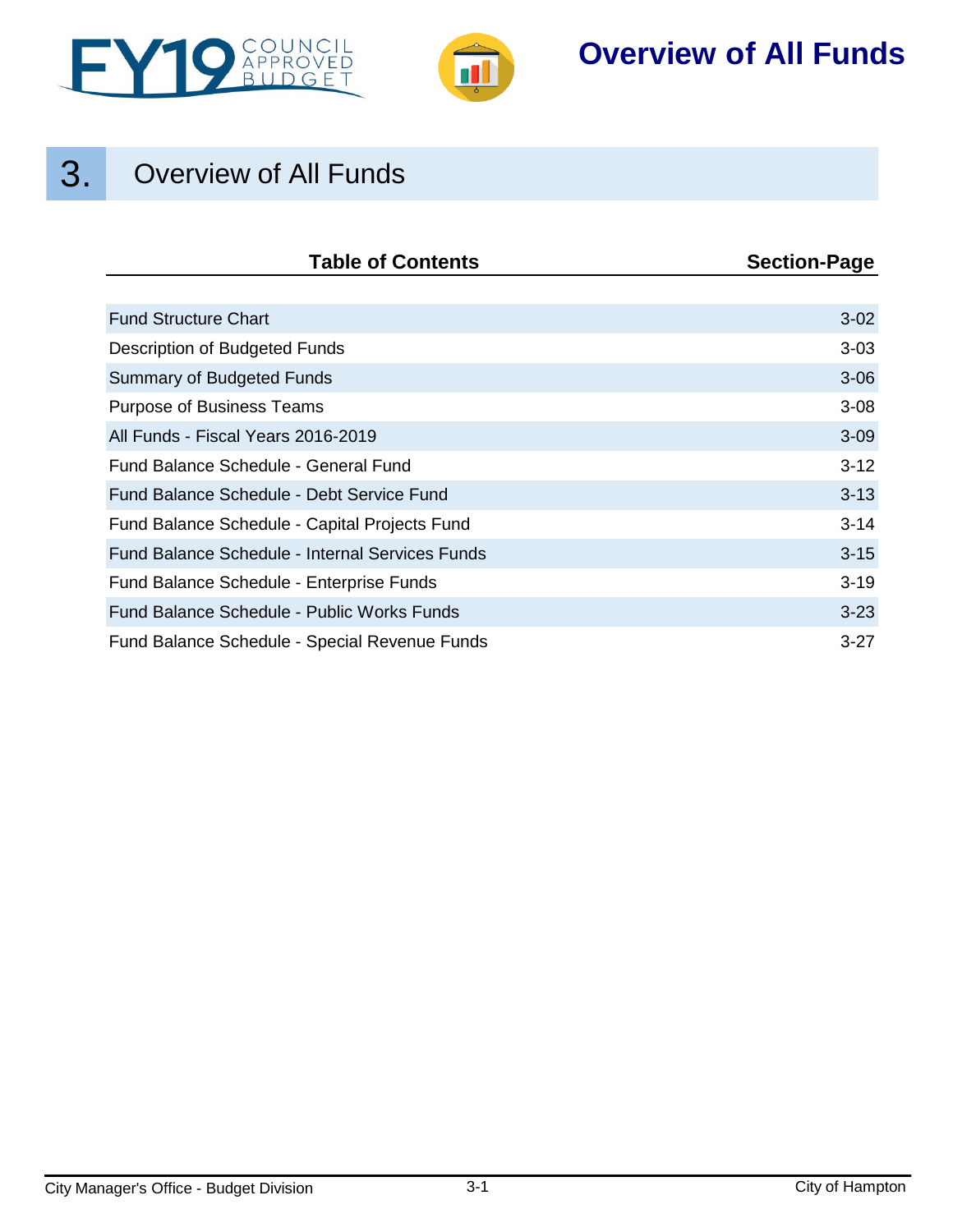<span id="page-1-0"></span>



## **Fund Structure Chart**



City Manager's Office-Budget Division City Manager's Office-Budget Division 3-2

ب<br>دا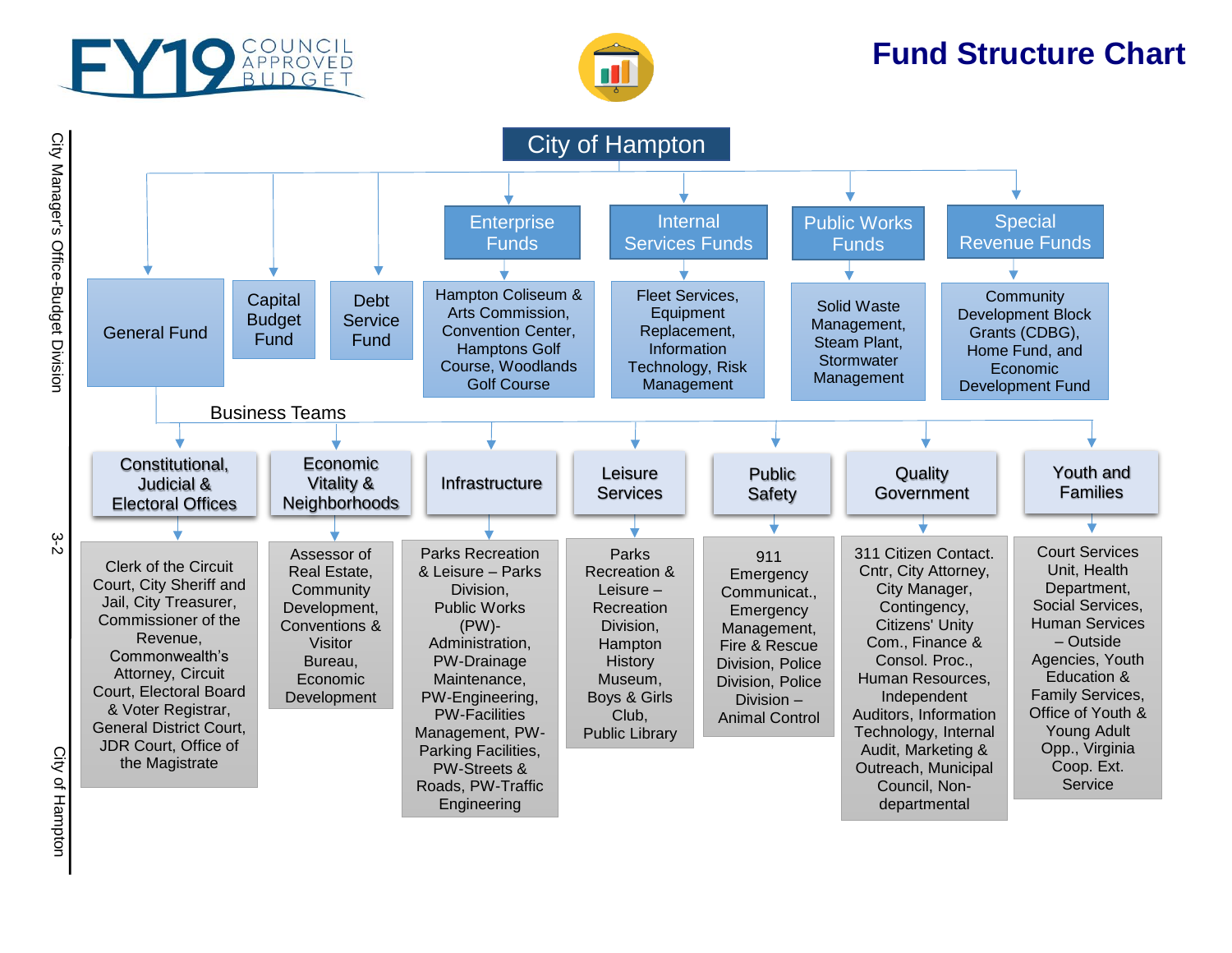<span id="page-2-0"></span>



## **Description of Budgeted Funds**

### **GOVERNMENTAL-TYPE FUNDS**

The City's adopted budget contains appropriations for major and non-major governmental-type funds. The General Fund, Capital Improvement Fund, Debt Service Fund, and the Economic Development Fund are all considered major governmental-type funds. The non-major governmental-type funds presented in this budget are Community Development Block Grant (CDBG), Stormwater Management and the two Community Development Authorities - the Peninsula Town Center and the H2O. The modified accrual basis is used to budget all governmental-type funds.

A description which explains the purpose of each of the funds listed in the Manager's Recommended Budget are presented in the order which they appear in the document.

### **General Fund**

The General Fund is the City's primary operating Fund. The General Fund accounts for all revenues and expenditures of the City, which are not accounted for in other Funds. Revenues are primarily derived from general property taxes, other local taxes, revenue from other governmental units and recovered costs. A significant part of the General Fund's revenue is transferred to other Funds, principally to fund the operations of the Hampton City Schools and debt service requirements of the City. Expenditures include, among other things, those for general government, public safety, highways and streets, culture and recreation and health and human services.

### **Capital Improvement Fund**

The Capital Projects Fund accounts for all general City and School construction projects and reports financial resources that are restricted, committee or assigned to expenditures for capital outlays which are financed through general obligation debt and general operating funds, with the exception of projects related to Enterprise and Internal Service Funds.

### **Debt Service Fund**

The Debt Service Fund accounts for and reports financial resources that are restricted, committed or assigned to expenditure for principal and interest. Primary resources of the Debt Service Fund are derived from transfers from the General Fund and the proceeds from the issuance of refunding bonds.

### **PROPRIETARY-TYPE FUNDS**

The departments within these Funds are accounted for on a similar basis as a private business. The City maintains two types of propriety funds – Enterprise Funds and Internal Services Funds. These funds are budgeted using the full accrual basis for budgeting.

### **Enterprise Funds**

Enterprise Funds are used to account for operations (a) that are financed and operated in a manner similar to private business enterprises where the intent of the governing body is that costs of operating and providing services to the general public are completely or partially financed from user fees; or (b) where the governing body has determined the periodic determination of net operations is appropriate for management control and accountability. The City's Enterprise Funds account for the operation of the Hampton Coliseum and Arts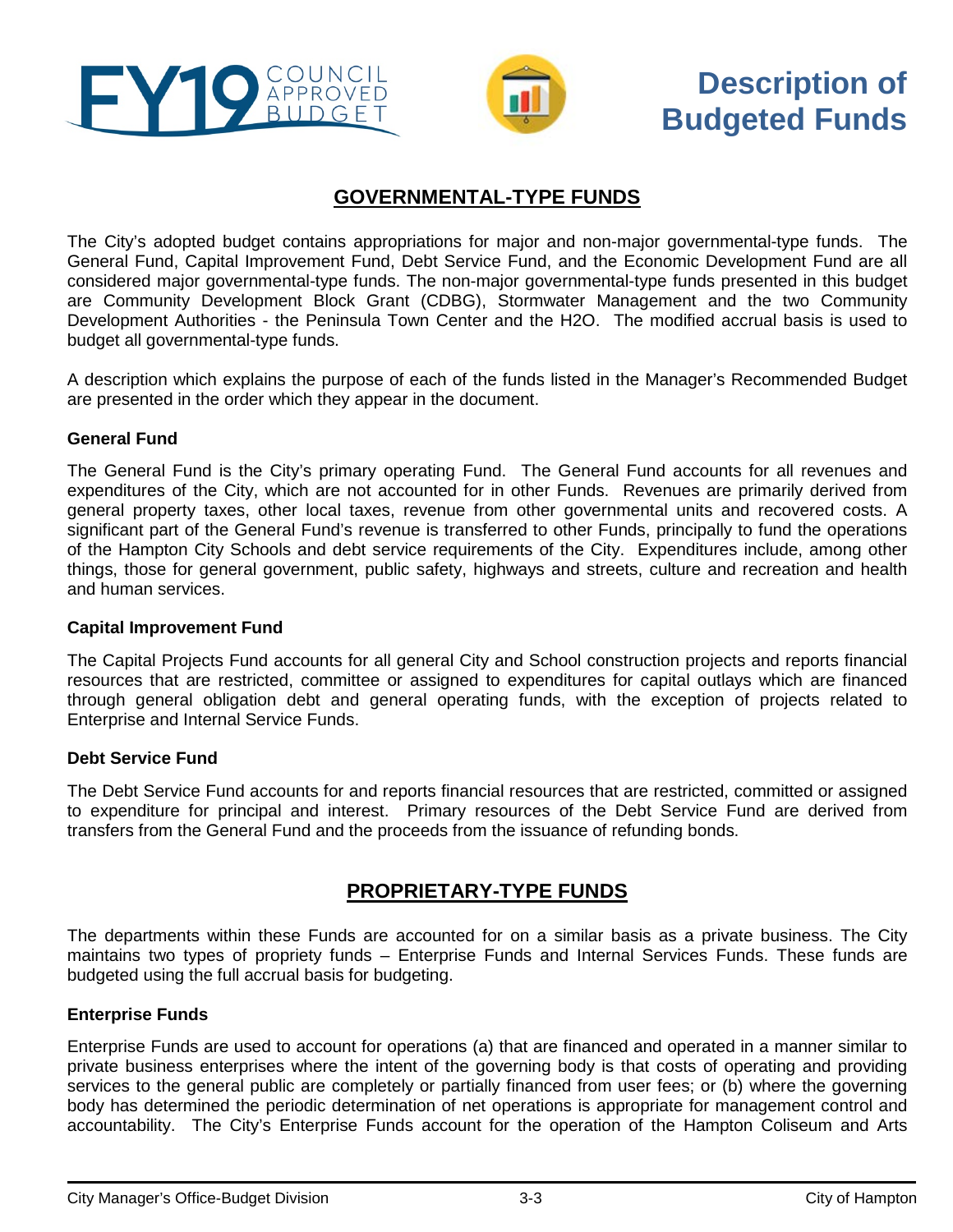



## **Description of Budgeted Funds**

Commission, the Hampton Roads Convention Center, the Hamptons Golf Course and the Woodlands Golf Course. Revenues for these Funds are derived from user fees and meal and lodging taxes.

- **Hampton Coliseum/Arts Commission Fund** accounts for revenues generated and expenses associated with shows, meetings, civic/community events and other activities provided by the Hampton Coliseum and Arts Commission.
- **Hampton Roads Convention Center Fund** accounts for the revenues and expenses associated with the activities conducted at the Convention Center**.**
- **The Hamptons Golf Course Fund accounts** for the operations of three 9-hole golf courses, snack bar, pro shop and miscellaneous rental revenues.
- **The Woodlands Golf Course Fund** accounts for the operations of an 18-hole golf course, snack bar, pro shop and miscellaneous rental revenues.

### **Internal Services Funds**

Internal Services Funds are used to account for the financing of goods or services provided by one department or agency to other departments or agencies of the City on a cost reimbursement basis. The Internal Services Fund departments include the Equipment Replacement Fund, Fleet Services Fund, Information Technology Fund and Risk Management.

- **Equipment Replacement Fund** accounts for the costs of replacing the City's vehicles and certain equipment.
- **Fleet Services Fund** accounts for the operations of the City's central automotive maintenance and major vehicle service facility.
- **Information Technology Fund** accounts for the costs of providing the following services: computer technical support, internet and telecommunications services.
- **Risk Management Fund** accounts for the costs of providing insurance coverage and certain selfinsured liabilities of the City and the School Board.

### **Public Works Funds**

Also included under the Enterprise Fund model is the Solid Waste Management Fund, the Refuse-Steam Plant Fund and the Wastewater Management Fund. The Stormwater Management Fund, which is technically a Special Revenue Fund, is also included in the *Public Works Fund* grouping. Revenues for these Funds are derived from user fees.

- **Solid Waste Management Fund** is an Enterprise Fund which pays for such services as refuse collection and recycling. Revenue for this fund is derived from commercial tipping fees and residential user fees.
- **Steam Plant Fund** is an Enterprise Fund that accounts for the City's steam generating plant operations. Revenues are derived from solid waste disposal fee (tipping fee) charged to the Solid Waste Fund, the sale of steam to the United States Government and user fees charged to other external customers.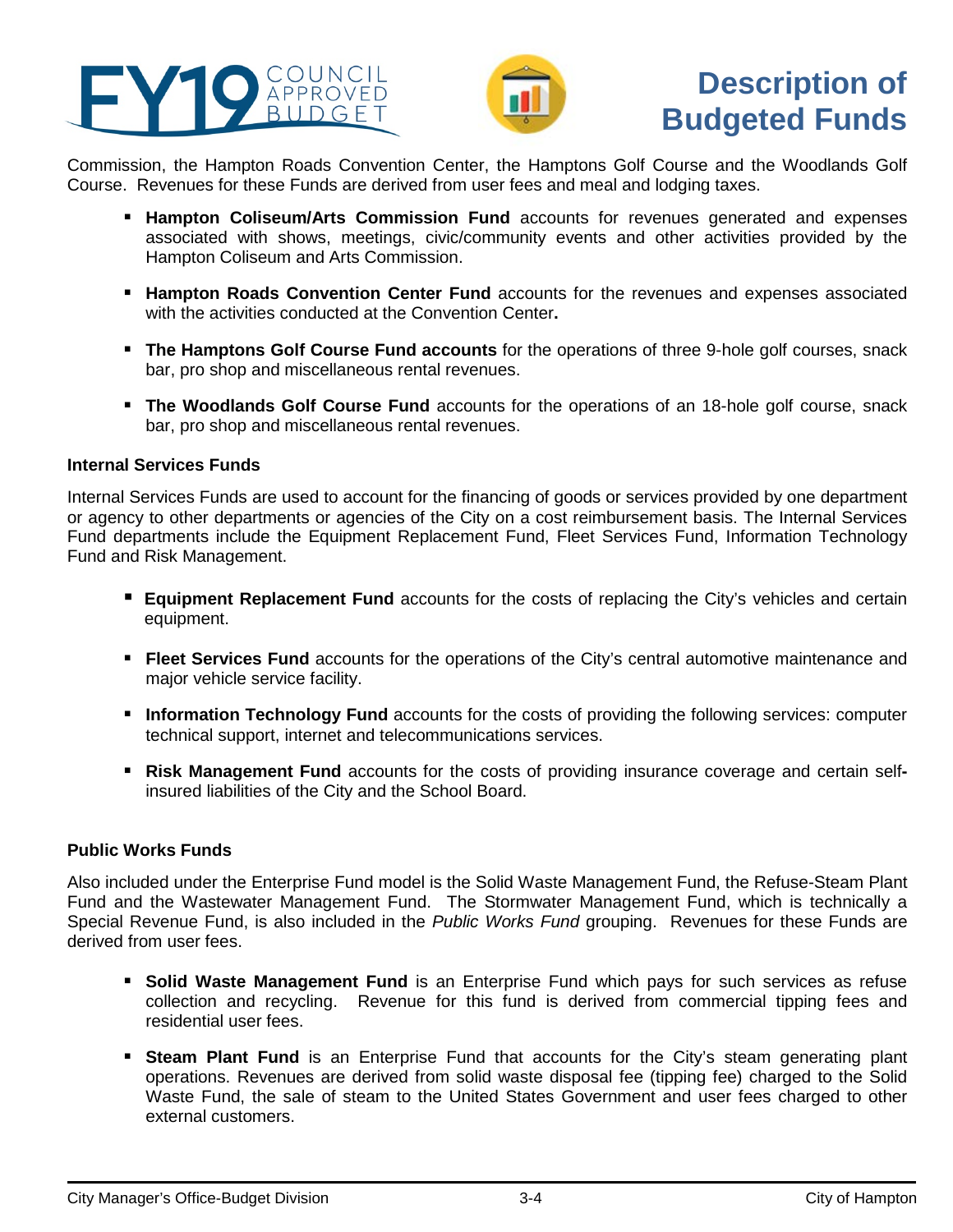



## **Description of Budgeted Funds**

- **Stormwater Management Fund** is a Special Revenue Fund that accounts for those services that improve the City's storm drainage system. The revenues for this fund are derived primarily from Stormwater user fees.
- **Wastewater Management Fund** is an Enterprise Fund, created in FY 2000, earmarks sewer revenues for sewer line upgrades. Revenue for this fund comes from the sewer user fee and new connections fees.

#### **Special Revenue Funds**

Revenues in this fund are restricted for a specific purpose. Examples of special revenue funds are the Community Development Block Grant (CDBG) Fund, the Economic Development Fund and the Grant Fund.

- **Community Development Block Grant (CDBG) Fund** is the depository for the funds that are awarded to the City annually from the Department of Housing and Urban Development. CDBG funds are used to complement other resources in the implementation of the Healthy Neighborhoods Initiative.
- **Economic Development Fund** was established to finance the costs of capital investments, improvement, expenditure and any other approved expenditure, which will assist economic development and improve the physical appearance of the City. Revenues are earned from unrestricted land sales, special assessments, projects financed by the Fund and unrestricted rental receipts.
- **Grant Fund** is an internal depository that houses financial awards given predominately by federal and state agencies for programs that provide public services. Due to the stringent compliance and reporting requirements, the city utilizes the Grant Fund for accounting and reporting purposes.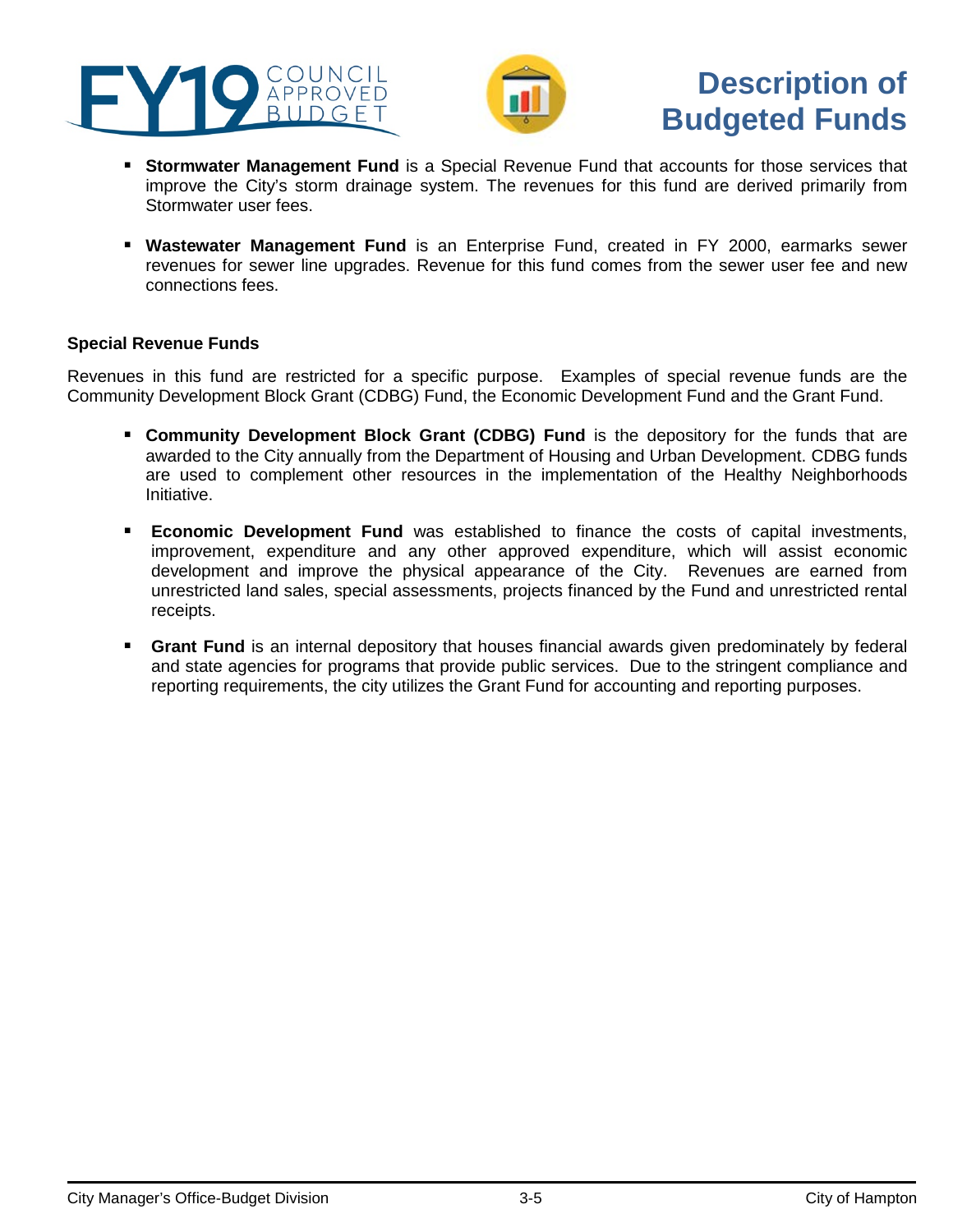<span id="page-5-0"></span>



# **Summary of Budgeted Funds**

## General Fund

|                                          |             |                 | <b>PFT</b>       |
|------------------------------------------|-------------|-----------------|------------------|
| <b>Revenues</b><br>Category              |             | <b>Expenses</b> | <b>Positions</b> |
| <b>General Property Revenues</b>         | 185,886,532 |                 |                  |
| <b>Other Local Revenues</b>              | 98,941,220  |                 |                  |
| <b>State Revenues</b>                    | 49,367,564  |                 |                  |
| <b>Federal Revenues</b>                  | 30,500      |                 |                  |
| Schools Revenues (Other than City)       | 128,263,257 |                 |                  |
| Transfers in                             | 8,676,858   |                 |                  |
| Constitutional, Judicial & Electoral     |             | 16,373,345      | 90.0             |
| Economic Vitality & Neighborhoods        |             | 7,904,462       | 99.0             |
| Infrastructure                           |             | 18,956,203      | 163.0            |
| Leisure Services                         |             | 6,903,762       | 70.0             |
| <b>Public Safety</b>                     |             | 49,791,850      | 717.0            |
| <b>Quality Government</b>                |             | 17,047,559      | 112.0            |
| Youth & Families                         |             | 28,609,103      | 257.0            |
| <b>Retirement &amp; Benefits</b>         |             | 43,619,176      |                  |
| <b>Contributions to Outside Agencies</b> |             | 21,271,068      |                  |
| <b>Debt Service</b>                      |             | 34,204,811      |                  |
| <b>School Operations</b>                 |             | 202,090,299     |                  |
| <b>Transfers out</b>                     |             | 24,394,293      |                  |
| <b>Grand Total</b>                       | 471,165,931 | 471,165,931     | 1,508.0          |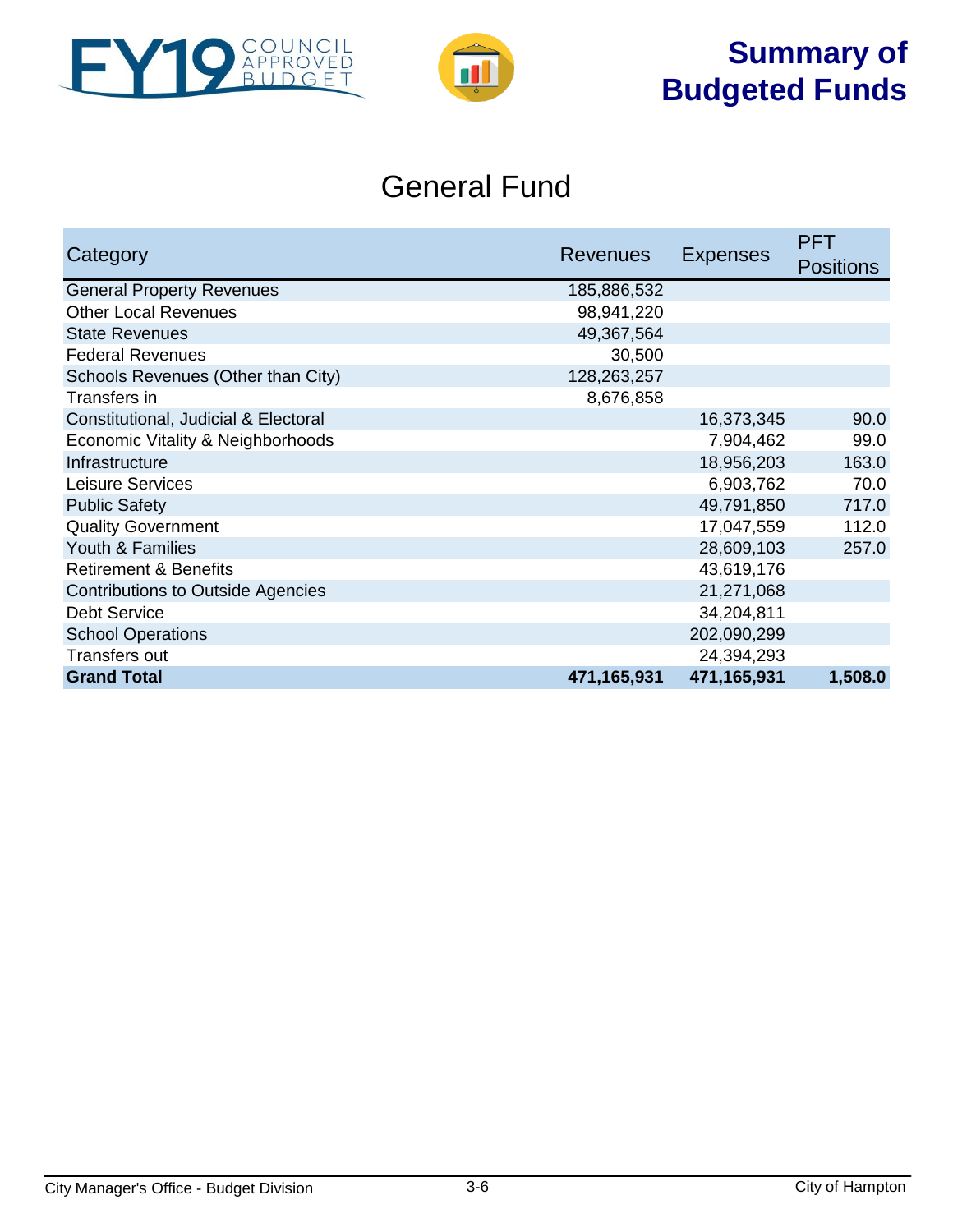



## Non-General Funds

| Category                                         | <b>Revenues</b> | <b>Expenses</b> | <b>PFT</b>       |
|--------------------------------------------------|-----------------|-----------------|------------------|
|                                                  |                 |                 | <b>Positions</b> |
| <b>Capital Improvement Plan (CIP) Fund</b>       |                 |                 |                  |
| <b>General Fund Revenues</b>                     | 15,128,732      |                 |                  |
| <b>Other Revenues</b>                            | 36,373,690      |                 |                  |
| <b>Educated &amp; Engaged Citizenry Projects</b> |                 | 7,466,151       |                  |
| <b>Economic Growth Projects</b>                  |                 | 8,131,721       |                  |
| <b>Good Government Projects</b>                  |                 | 16,764,848      |                  |
| Living with Water Projects                       |                 | 7,712,613       |                  |
| <b>Placemaking Projects</b>                      |                 | 7,140,000       |                  |
| Safe & Clean Community Projects                  |                 | 4,287,089       |                  |
| <b>Capital Improvement Plan (CIP) Fund Total</b> | 51,502,422      | 51,502,422      |                  |
|                                                  |                 |                 |                  |
| <b>Enterprise Funds</b>                          |                 |                 |                  |
| <b>Convention Center</b>                         | 10,220,450      | 10,220,450      | n/a              |
| Hampton Coliseum/Arts Commission                 | 7,051,554       | 7,051,554       | 30.0             |
| <b>Hamptons Golf Course</b>                      | 949,349         | 949,349         | 7.0              |
| <b>Woodlands Golf Course</b>                     | 749,411         | 749,411         | 6.0              |
| <b>Enterprise Funds Total</b>                    | 18,970,764      | 18,970,764      | 43.0             |
|                                                  |                 |                 |                  |
| <b>Internal Services Funds</b>                   |                 |                 |                  |
| <b>Fleet Services</b>                            | 6,975,234       | 6,975,234       | 24.0             |
| Fleet Services - Equipment Replacement           | 3,033,867       | 3,033,867       | n/a              |
| <b>Information Technology</b>                    | 2,971,573       | 2,971,573       | 4.0              |
| <b>Risk Management</b>                           | 8,246,688       | 8,246,688       | 5.5              |
| <b>Internal Services Funds Total</b>             | 21,227,362      | 21,227,362      | 33.5             |
|                                                  |                 |                 |                  |
| <b>Public Works Funds</b>                        |                 |                 |                  |
| Solid Waste Management                           | 16,016,099      | 16,016,099      | 62.0             |
| <b>Steam Plant</b>                               | 8,088,150       | 8,088,150       | 41.0             |
| <b>Stormwater Management</b>                     | 10,869,090      | 10,869,090      | 71.5             |
| <b>Wastewater Management</b>                     | 10,595,065      | 10,595,065      | 69.0             |
| <b>Public Works Funds Total</b>                  | 45,568,404      | 45,568,404      | 243.5            |
|                                                  |                 |                 |                  |
| <b>Special Revenue Funds</b>                     |                 |                 |                  |
| <b>Economic Development Fund</b>                 | 665,500         | 665,500         | n/a              |
| <b>Community Development Block Grant</b>         | 1,265,773       | 1,265,773       | 10.0             |
| <b>HOME Fund</b>                                 | 530,793         | 530,793         | n/a              |
| <b>Grant Fund</b>                                | 4,091,566       | 4,091,566       | n/a              |
| <b>Special Revenue Funds Total</b>               | 6,553,632       | 6,553,632       | 10.0             |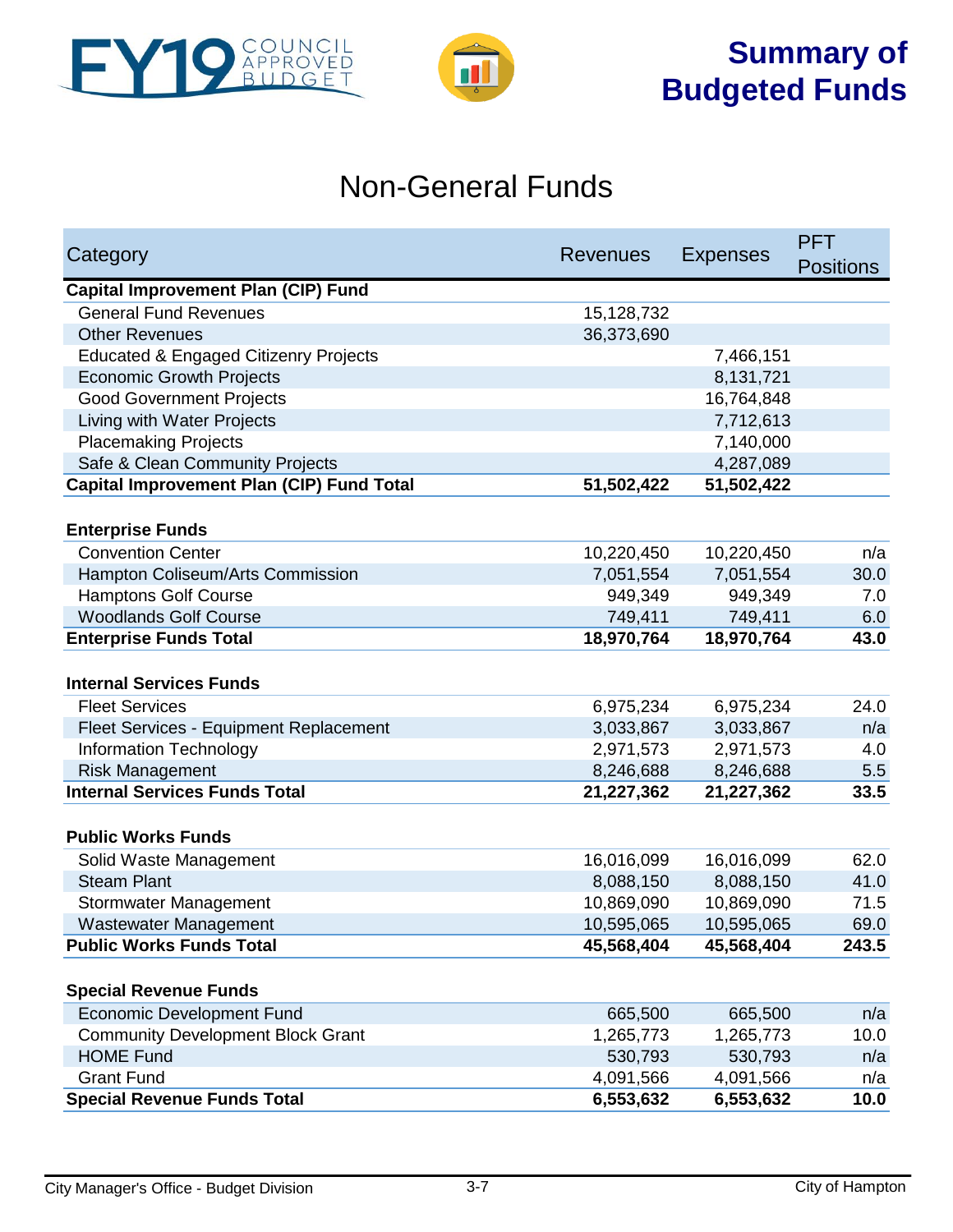<span id="page-7-0"></span>



## **Purpose of Business Teams**

The City of Hampton has seven business teams - *Constitutional, Judicial and Electoral Offices; Economic Vitality and Neighborhoods; Infrastructure; Leisure Services; Public Safety; Quality Government* and *Youth and Families* - that are facilitated by the City Manager and the Assistant City Managers to achieve an interconnectedness critical in today's operating environment. The business teams focus the City's organization on the initiatives selected by their elected and appointed leaders. Many departments contribute to more than one business area.

Business team management enhances financial control and long-range planning by requiring that all departments focus not only on their individual needs, but on the needs of the business unit, as well. The teams are expected to develop annual and long-range goals; integrate departmental plans to key business unit plans; share resources across departmental lines as necessary; eliminate disparity in the application of organizational policies; and most of all, make a positive and substantial contribution to the attainment of the City's vision statement – to be a vibrant waterfront community celebrating and embracing more than 400 years of history and innovation to create an even more dynamic future.

Increased demands for services with dwindling local, state and federal revenues compel us to tighten financial and operational control in the organization. The clustering of departments into key business units accomplishes that goal. More importantly, however, business team management allows us to be better prepared for future challenges. No one department acting in isolation can prepare our citizens or community for these challenges – it takes a strong, coordinated and integrated effort on the part of multiple departments and outside entities to achieve what our community will need in the future.

The City Manager and staff continue their commitment to present the budget according to key business team areas.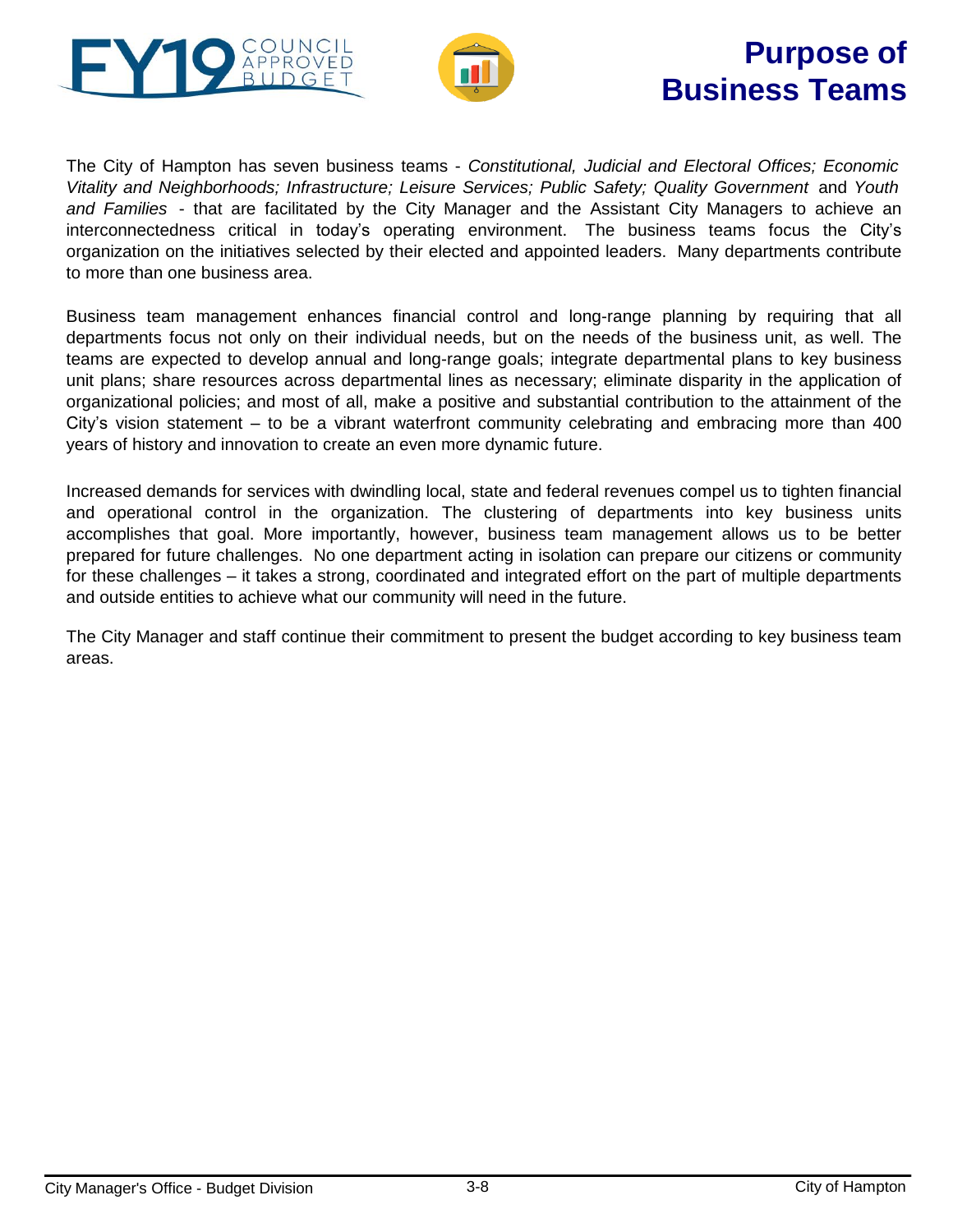<span id="page-8-0"></span>



## **All Funds Fiscal Years 2016-2019**

|                                                         | 2016          | 2017          | 2018          | 2018            | 2019          |
|---------------------------------------------------------|---------------|---------------|---------------|-----------------|---------------|
|                                                         | <b>Actual</b> | <b>Actual</b> | <b>Budget</b> | <b>Adjusted</b> | <b>Budget</b> |
| <b>General Fund</b>                                     |               |               |               |                 |               |
| <b>Constitutional, Judicial &amp; Electoral Offices</b> |               |               |               |                 |               |
| <b>Circuit Court</b>                                    | 325,935       | 330,190       | 365,104       | 370,585         | 358,156       |
| City Sheriff & Jail                                     | 9,633,704     | 9,408,342     | 8,982,162     | 8,982,162       | 9,055,721     |
| <b>City Treasurer</b>                                   | 1,719,243     | 1,631,199     | 1,817,959     | 1,835,551       | 1,790,947     |
| <b>Clerk of the Circuit Court</b>                       | 915,194       | 911,003       | 974,793       | 974,793         | 985,732       |
| <b>Commissioner of the Revenue</b>                      | 1,238,288     | 1,299,252     | 1,321,747     | 1,342,361       | 1,340,529     |
| <b>Commonwealth's Attorney</b>                          | 1,669,966     | 1,744,448     | 1,832,258     | 1,865,057       | 2,195,229     |
| Electoral Board & Voter Registrar                       | 390,821       | 410,619       | 384,236       | 385,887         | 392,876       |
| <b>General District Court</b>                           | 135,639       | 128,842       | 176,438       | 177,195         | 177,920       |
| <b>JDR Court</b>                                        | 41,122        | 84,849        | 48,155        | 48,155          | 47,632        |
| Office of the Magistrate                                | 21,720        | 15,356        | 29,973        | 29,973          | 28,603        |
| <b>Constitutional, Judicial &amp; Elect. Total</b>      | 16,091,632    | 15,964,100    | 15,932,825    | 16,011,719      | 16,373,345    |
| <b>Economic Vitality &amp; Neighborhoods</b>            |               |               |               |                 |               |
| <b>Assessor of Real Estate</b>                          | 1,123,803     | 1,145,111     | 1,152,615     | 1,172,835       | 1,171,151     |
| <b>Community Development</b>                            | 3,026,483     | 3,106,013     | 3,143,910     | 3,190,349       | 3,189,851     |
| <b>Convention &amp; Visitor Bureau</b>                  | 2,161,894     | 2,212,762     | 2,294,472     | 2,308,210       | 2,266,138     |
| <b>Economic Development</b>                             | 1,239,948     | 1,244,335     | 1,285,424     | 1,300,537       | 1,277,322     |
| <b>Economic Vitality &amp; Neighb. Total</b>            | 7,552,128     | 7,708,221     | 7,876,421     | 7,971,931       | 7,904,462     |
| <b>Infrastructure</b>                                   |               |               |               |                 |               |
| <b>PRLS - Parks Division</b>                            | 6,076,555     | 5,623,824     | 6,023,054     | 6,051,575       | 6,073,494     |
| <b>PW</b> - Administration                              | 204,398       | 213,399       | 228,987       | 232,798         | 227,157       |
| <b>PW</b> - Drainage Maintenance                        | 1,225,734     | 1,114,741     | 1,363,238     | 1,372,569       | 1,373,573     |
| PW - Engineering                                        | 601,609       | 654,038       | 694,599       | 705,278         | 733,888       |
| <b>PW</b> - Facilities Management                       | 4,447,448     | 4,587,507     | 4,266,045     | 4,287,897       | 4,299,553     |
| <b>PW</b> - Parking Facilities                          | 726,004       | 721,278       | 458,082       | 458,730         | 203,714       |
| PW - Streets & Roads                                    | 2,026,297     | 2,187,321     | 2,519,219     | 2,536,438       | 2,852,900     |
| <b>PW</b> - Traffic Engineering                         | 2,863,243     | 2,928,568     | 3,047,773     | 3,056,214       | 3,191,924     |
| <b>Infrastructure Total</b>                             | 18,171,288    | 18,030,676    | 18,600,997    | 18,701,499      | 18,956,203    |
| <b>Leisure Services</b>                                 |               |               |               |                 |               |
| <b>Hampton History Museum</b>                           | 306,695       | 349,082       | 359,776       | 364,589         | 360,818       |
| PRLS - Boys & Girls Club                                | 25,000        | 25,000        | 25,000        | 25,000          | 25,000        |
| <b>PRLS - Recreation Division</b>                       | 4,408,891     | 4,446,561     | 4,610,084     | 4,633,905       | 4,423,023     |
| <b>Public Library</b>                                   | 2,071,125     | 2,102,055     | 2,094,997     | 2,112,076       | 2,094,921     |
| <b>Leisure Services Total</b>                           | 6,811,711     | 6,922,698     | 7,089,857     | 7,135,570       | 6,903,762     |
| <b>Public Safety</b>                                    |               |               |               |                 |               |
| 911 Emergency Communications                            | 2,603,476     | 2,650,124     | 2,617,309     | 2,646,285       | 2,756,887     |
| <b>Emergency Management</b>                             | 284,595       | 307,111       | 313,940       | 317,388         | 297,921       |
| Fire & Rescue Division                                  | 20,970,857    | 21,877,816    | 20,910,903    | 21,234,749      | 21,219,797    |
| <b>Police Division</b>                                  | 22,792,447    | 24,015,575    | 24,071,233    | 24,420,036      | 24,969,851    |
| <b>Police Division - Animal Control</b>                 | 424,889       | 400,815       | 534,677       | 539,234         | 547,394       |
| <b>Public Safety Total</b>                              | 47,076,264    | 49,251,441    | 48,448,062    | 49,157,692      | 49,791,850    |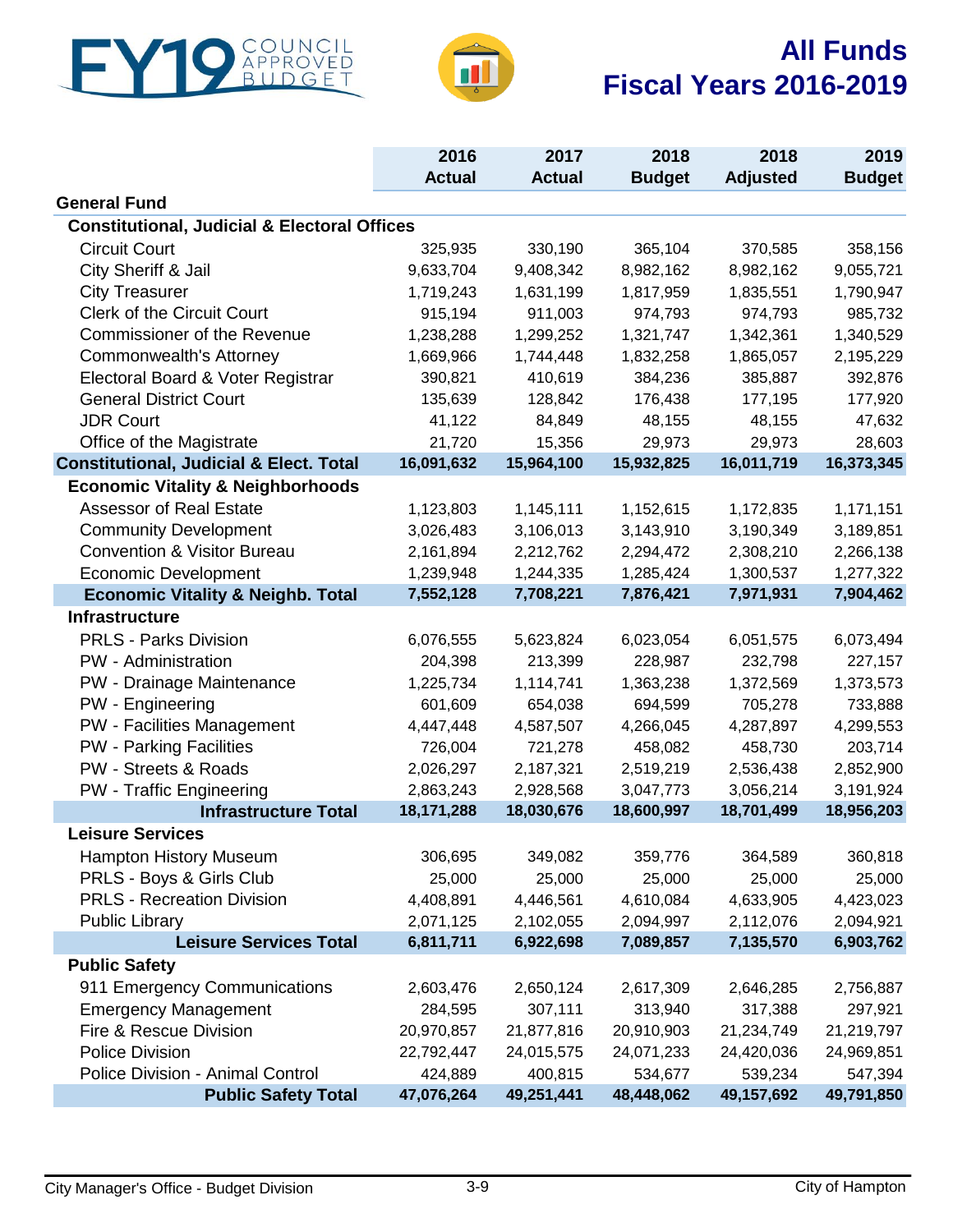



## **All Funds Fiscal Years 2016-2019**

|                                               | 2016          | 2017          | 2018          | 2018            | 2019          |
|-----------------------------------------------|---------------|---------------|---------------|-----------------|---------------|
|                                               | <b>Actual</b> | <b>Actual</b> | <b>Budget</b> | <b>Adjusted</b> | <b>Budget</b> |
| <b>Quality Government</b>                     |               |               |               |                 |               |
| 311 Citizen Contact Center                    | 521,610       | 493,329       | 542,915       | 549,390         | 537,641       |
| <b>Citizens' Unity Commission</b>             | 105,271       | 109,946       | 130,029       | 131,269         | 129,729       |
| <b>City Attorney</b>                          | 1,027,514     | 1,048,035     | 1,150,153     | 1,170,584       | 1,104,997     |
| <b>City Manager</b>                           | 1,222,677     | 1,324,180     | 1,329,702     | 1,356,704       | 1,285,891     |
| <b>Contingency Reserve</b>                    | $\pmb{0}$     | $\mathbf 0$   | 1,134,619     | 1,134,619       | 1,134,619     |
| <b>Finance &amp; Consolidated Procurement</b> | 1,251,602     | 1,215,391     | 1,258,212     | 1,278,851       | 1,236,880     |
| <b>Human Resources</b>                        | 690,183       | 763,161       | 749,416       | 762,453         | 768,434       |
| <b>Independent Auditors</b>                   | 194,313       | 200,625       | 200,475       | 200,475         | 200,475       |
| <b>Information Technology</b>                 | 3,203,225     | 3,591,322     | 3,680,537     | 3,701,709       | 3,652,843     |
| <b>Internal Audit</b>                         | 175,807       | 178,095       | 182,878       | 185,584         | 188,018       |
| Marketing & Outreach                          | 656,882       | 658,853       | 735,113       | 742,618         | 740,444       |
| <b>Municipal Council</b>                      | 523,501       | 527,959       | 488,774       | 492,984         | 492,819       |
| Nondepartmental                               | 3,992,546     | 4,339,429     | 5,281,742     | 5,281,742       | 5,574,769     |
| <b>Quality Government Total</b>               | 13,565,131    | 14,450,325    | 16,864,565    | 16,988,982      | 17,047,559    |
| <b>Youth &amp; Families</b>                   |               |               |               |                 |               |
| <b>Court Service Unit</b>                     | 1,755,775     | 1,843,615     | 1,691,725     | 1,695,279       | 1,691,122     |
| <b>Health Department</b>                      | 1,259,122     | 1,281,382     | 1,316,571     | 1,316,571       | 1,258,734     |
| Human Services - Outside Agencies             | 3,626,713     | 3,644,846     | 3,815,815     | 3,815,815       | 3,815,815     |
| Human Services - Social Services              | 16,229,212    | 16,786,993    | 17,639,193    | 17,639,193      | 17,825,118    |
| Human Services - Youth,                       | 3,508,362     |               |               |                 |               |
| <b>Education and Family Services</b>          |               | 3,769,070     | 3,632,269     | 3,673,927       | 3,581,381     |
| Office of Youth and Young Adult               |               |               |               |                 |               |
| Opportunity                                   | 344,871       | 427,467       | 489,094       | 493,286         | 367,952       |
| Virginia Cooperative Extension Service        | 54,881        | 66,207        | 62,818        | 62,818          | 68,981        |
| <b>Youth &amp; Families Total</b>             | 26,778,936    | 27,819,580    | 28,647,485    | 28,696,889      | 28,609,103    |
| <b>Retirement &amp; Benefits</b>              |               |               |               |                 |               |
| <b>Retirement &amp; Employee Benefits</b>     | 38,230,744    | 36,230,071    | 42,864,268    | 41,660,198      | 43,619,176    |
| <b>Retirement &amp; Benefits Total</b>        | 38,230,744    | 36,230,071    | 42,864,268    | 41,660,198      | 43,619,176    |
| <b>Contributions to Outside Agencies</b>      |               |               |               |                 |               |
| <b>Capital Campaigns</b>                      | 165,000       | 165,000       | 165,000       | 165,000         | 40,000        |
| Dues, Memberships and Grants                  | 831,317       | 855,435       | 1,051,532     | 1,051,532       | 1,167,432     |
| <b>Organizational Support</b>                 | 10,750,708    | 11,658,454    | 11,263,079    | 11,263,079      | 11,234,182    |
| <b>Tax Based Contributions</b>                | 9,224,774     | 7,610,515     | 8,652,432     | 8,652,432       | 8,829,454     |
| <b>Contr. to Outside Agencies Total</b>       | 20,971,799    | 20,289,404    | 21,132,043    | 21,132,043      | 21,271,068    |
| <b>Debt Service</b>                           |               |               |               |                 |               |
| Principal                                     | 22,336,163    | 21,738,152    | 21,973,166    | 21,973,166      | 21,772,279    |
| Interest & Other Debt Cost                    | 10,931,040    | 10,739,711    | 11,419,806    | 11,419,806      | 12,432,532    |
| <b>Debt Service Total</b>                     | 33,267,203    | 32,477,863    | 33,392,972    | 33,392,972      | 34,204,811    |
| <b>School Operations</b>                      |               |               |               |                 |               |
| Schools - State & Federal                     | 123,684,054   | 126,183,060   | 130,623,691   | 130,623,691     | 128,263,257   |
| Schools - Local Contribution                  | 71,112,223    | 71,471,416    | 73,036,416    | 73,036,416      | 73,827,042    |
| <b>School Operations Total</b>                | 194,796,277   | 197,654,476   | 203,660,107   | 203,660,107     | 202,090,299   |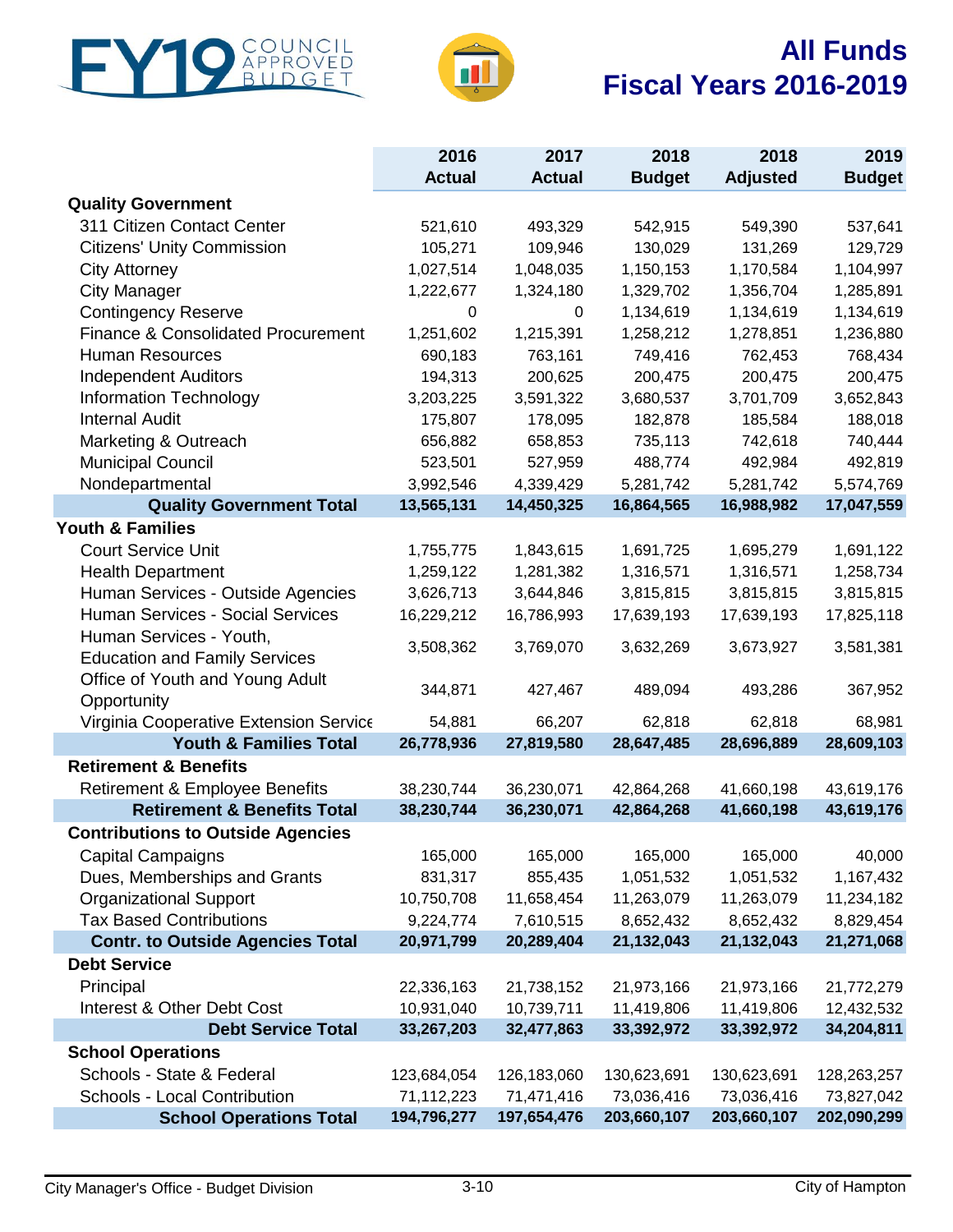



### **All Funds Fiscal Years 2016-2019**

| <b>Budget</b><br><b>Budget</b><br><b>Actual</b><br><b>Actual</b><br><b>Adjusted</b><br><b>Transfers out</b><br><b>Transfers - Capital Projects Fund</b><br>15,959,883<br>18,427,928<br>14,038,105<br>14,038,105<br>15,128,732 | 9,265,561 |
|-------------------------------------------------------------------------------------------------------------------------------------------------------------------------------------------------------------------------------|-----------|
|                                                                                                                                                                                                                               |           |
|                                                                                                                                                                                                                               |           |
|                                                                                                                                                                                                                               |           |
| Transfers - Other<br>9,415,247<br>9,324,378<br>9,296,293<br>9,296,293                                                                                                                                                         |           |
| 25,375,130<br>27,752,306<br>24,394,293<br>23,334,398<br>23,334,398<br><b>Transfers out Total</b>                                                                                                                              |           |
| <b>General Fund Total</b><br>448,688,243<br>454,551,161<br>467,844,000<br>467,844,000<br>471,165,931                                                                                                                          |           |
|                                                                                                                                                                                                                               |           |
| <b>Non-General Funds</b>                                                                                                                                                                                                      |           |
| <b>Capital Budget Fund*</b>                                                                                                                                                                                                   |           |
| <b>Educated &amp; Engaged Citizenry Projects</b><br>6,459,803<br>6,459,803<br>7,466,151                                                                                                                                       |           |
| <b>Economic Growth Projects</b><br>3,210,500<br>3,210,500<br>8,131,721                                                                                                                                                        |           |
| <b>Good Government Projects</b><br>14,719,882<br>16,764,848<br>14,719,882                                                                                                                                                     |           |
| Living with Water Projects<br>5,088,130<br>5,088,130<br>7,712,613                                                                                                                                                             |           |
| <b>Placemaking Projects</b><br>3,515,241<br>3,515,241<br>7,140,000                                                                                                                                                            |           |
| Safe & Clean Community Projects<br>4,287,089<br>4,638,681<br>4,638,681                                                                                                                                                        |           |
| 51,502,422<br><b>Capital Budget Fund Total</b><br>37,632,237<br>37,632,237                                                                                                                                                    |           |
| <b>Enterprise Funds</b>                                                                                                                                                                                                       |           |
| <b>Convention Center</b><br>10,192,807<br>10,270,927<br>10,071,532<br>10,071,532<br>10,220,450                                                                                                                                |           |
| Hampton Coliseum/Arts Commission<br>10,308,395<br>10,542,803<br>6,799,163<br>6,799,163<br>7,051,554                                                                                                                           |           |
| <b>Hamptons Golf Course</b><br>984,097<br>993,733<br>1,073,103<br>1,073,103                                                                                                                                                   | 949,349   |
| <b>Woodlands Golf Course</b><br>836,107<br>639,569<br>878,318<br>836,107<br>749,411                                                                                                                                           |           |
| 18,779,905<br>18,779,905<br>18,970,764<br><b>Enterprise Funds Total</b><br>22,124,868<br>22,685,781                                                                                                                           |           |
| <b>Internal Services Funds</b>                                                                                                                                                                                                |           |
| <b>Fleet Services</b><br>7,719,898<br>8,151,444<br>7,841,325<br>7,841,325<br>6,975,234                                                                                                                                        |           |
| Fleet Services - Equip. Replacement<br>2,441,248<br>2,586,699<br>3,072,330<br>3,072,330<br>3,033,867                                                                                                                          |           |
| <b>Information Technology</b><br>2,628,350<br>2,788,742<br>2,971,573<br>2,279,161<br>2,788,742                                                                                                                                |           |
| 8,246,688<br><b>Risk Management</b><br>5,063,305<br>9,401,366<br>8,597,651<br>8,597,651                                                                                                                                       |           |
| 22,300,048<br>22,300,048<br>21,227,362<br><b>Internal Services Funds Total</b><br>17,935,158<br>22,336,313                                                                                                                    |           |
| <b>Public Works Funds</b>                                                                                                                                                                                                     |           |
| Solid Waste Management<br>11,031,854<br>11,789,968<br>15,980,634<br>15,980,634<br>16,016,099                                                                                                                                  |           |
| <b>Steam Plant</b><br>6,912,398<br>7,201,350<br>7,957,775<br>7,957,775<br>8,088,150                                                                                                                                           |           |
| <b>Stormwater Management</b><br>7,561,133<br>8,139,092<br>11,134,807<br>11,134,807<br>10,869,090                                                                                                                              |           |
| Wastewater Management<br>7,390,320<br>8,084,403<br>10,592,589<br>10,595,065<br>10,592,589<br><b>Public Works Funds Total</b><br>32,895,705<br>35,214,813<br>45,665,805<br>45,665,805<br>45,568,404                            |           |
|                                                                                                                                                                                                                               |           |
| <b>Special Revenue Funds</b>                                                                                                                                                                                                  |           |
| <b>Economic Development Fund</b><br>369,400<br>507,500<br>507,500<br>440,592                                                                                                                                                  | 665,500   |
| <b>Community Development Block Grant</b><br>991,200<br>855,678<br>1,289,801<br>1,289,801<br>1,265,773<br><b>HOME Fund</b><br>872,877                                                                                          |           |
| 720,282<br>542,800<br>542,800<br>Grant Fund**<br>n/a<br>4,091,566<br>n/a<br>n/a<br>n/a                                                                                                                                        | 530,793   |
| 2,152,074<br>2,340,101<br>2,340,101<br><b>Special Revenue Funds Total</b><br>2,097,955<br>6,553,632                                                                                                                           |           |

\* Due to the multi-year and project based nature of capital investments, showing actual spending levels per fiscal year rolled up in to larger categories would not present a clear picture of spending trends.

\*\* FY19 is the first year of incorporating a budget for the Grant Fund.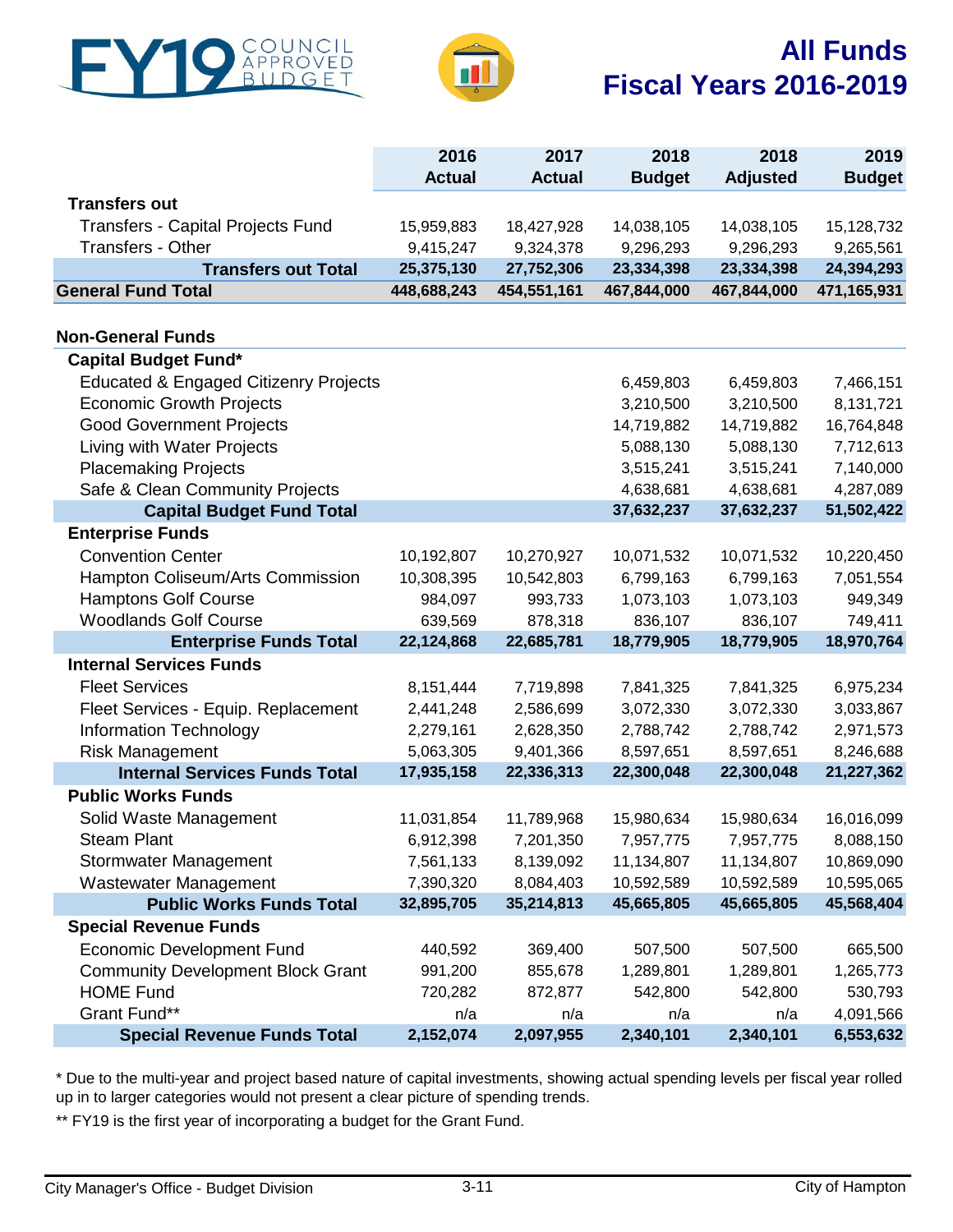<span id="page-11-0"></span>



## **Fund Balance Schedule - General Fund**

| <b>General Fund</b>                         | FY 2016        | FY 2017        | FY 2018        | FY 2018         | FY 2019        |
|---------------------------------------------|----------------|----------------|----------------|-----------------|----------------|
|                                             | <b>Actual</b>  | <b>Actual</b>  | <b>Budget</b>  | <b>Adjusted</b> | <b>Budget</b>  |
| <b>Revenues</b>                             |                |                |                |                 |                |
| <b>General Property Taxes</b>               | 180,355,535    | 181,028,596    | 182,526,046    | 182,526,046     | 185,886,532    |
| <b>Other Local Taxes</b>                    | 77,912,840     | 77,400,695     | 78,949,938     | 78,949,938      | 79,471,962     |
| License, Permit & Privilege Fees            | 1,408,572      | 1,449,748      | 1,364,600      | 1,364,600       | 1,364,600      |
| <b>Fines and Forfeitures</b>                | 1,549,731      | 1,560,319      | 1,616,270      | 1,616,270       | 1,390,762      |
| Revenue from Use of Money/Property          | 558,308        | 777,594        | 1,034,950      | 1,034,950       | 1,498,429      |
| <b>Charges for Services</b>                 | 9,329,553      | 9,282,639      | 9,236,130      | 9,236,130       | 9,537,846      |
| Miscellaneous Revenue                       | 5,400,100      | 5,467,558      | 5,490,153      | 5,490,153       | 5,677,621      |
| <b>Unrestricted State Revenue</b>           | 854,445        | 890,766        | 829,828        | 829,828         | 829,828        |
| State Revenue for City/State Depts.         | 23,681,760     | 23,808,405     | 24,297,060     | 24,297,060      | 24,297,060     |
| <b>State Revenue for City Departments</b>   | 23,565,316     | 24,149,861     | 24,115,845     | 24,115,845      | 24,240,676     |
| Education pass-thru (Fed and State)         | 123,684,053    | 126,183,060    | 130,623,691    | 130,623,691     | 128,263,257    |
| <b>Federal Funding for City Departments</b> | 15,139         | 379,912        | 30,500         | 30,500          | 30,500         |
| <b>Total Revenues (Before Transfers)</b>    | 448,315,352    | 452,379,153    | 460,115,011    | 460,115,011     | 462,489,073    |
|                                             |                |                |                |                 |                |
| <b>Expenditures</b>                         |                |                |                |                 |                |
| Constitutional, Judicial & Electoral        | 16,091,632     | 15,964,100     | 15,932,825     | 16,011,719      | 16,373,345     |
| Economic Vitality & Neighborhoods           | 7,552,128      | 7,708,221      | 7,876,421      | 7,971,931       | 7,904,462      |
| Infrastructure                              | 18,171,288     | 18,030,676     | 18,600,997     | 18,701,499      | 18,956,203     |
| Leisure Services                            | 6,811,711      | 6,922,698      | 7,089,857      | 7,135,570       | 6,903,762      |
| <b>Public Safety</b>                        | 47,076,264     | 49,251,441     | 48,448,062     | 49, 157, 692    | 49,791,850     |
| <b>Quality Government</b>                   | 13,565,131     | 14,450,325     | 16,864,565     | 16,988,982      | 17,047,559     |
| <b>Youth and Families</b>                   | 26,778,936     | 27,819,580     | 28,647,485     | 28,696,889      | 28,609,103     |
| <b>Retirement and Employee Benefits</b>     | 38,230,744     | 36,230,071     | 42,864,268     | 41,660,198      | 43,619,176     |
| <b>Contributions to Outside Agencies</b>    | 20,971,799     | 20,289,404     | 21,132,043     | 21,132,043      | 21,271,068     |
| <b>Education Local Contribution</b>         | 71,112,223     | 71,471,416     | 73,036,416     | 73,036,416      | 73,827,042     |
| Education pass-thru (Fed and State)         | 123,684,054    | 126, 183, 060  | 130,623,691    | 130,623,691     | 128,263,257    |
| <b>Total Expend. (Before Transfers)</b>     | 390,045,910    | 394,320,992    | 411,116,630    | 411,116,630     | 412,566,827    |
|                                             |                |                |                |                 |                |
| Transfers In (Out)                          |                |                |                |                 |                |
| <b>Transfers in from Schools</b>            | 2,000,000      | 2,000,000      | 2,000,000      | 2,000,000       | 2,000,000      |
| <b>Transfer to Debt Service Fund</b>        | (33, 267, 203) | (32, 477, 863) | (33, 392, 972) | (33, 392, 972)  | (34, 204, 811) |
| <b>Transfer to Capital Projects Fund</b>    | (15,959,883)   | (18, 427, 928) | (14,038,105)   | (14,038,105)    | (15, 128, 732) |
| <b>Transfer to Other Funds</b>              | (9, 415, 247)  | (9,324,378)    | (9, 296, 293)  | (9, 296, 293)   | (9,265,561)    |
| Other Transfers In(Out)                     | 230,443        | 241,767        | 0              | $\mathbf 0$     | $\sigma$       |
| <b>Total Net Transfers</b>                  | (56, 411, 890) | (57,988,402)   | (54, 727, 370) | (54, 727, 370)  | (56, 599, 104) |
|                                             |                |                |                |                 |                |
| Net Change in Fund Balance*                 | 1,857,552      | 69,759         | (5,728,989)    | (5,728,989)     | (6,676,858)    |
|                                             |                |                |                |                 |                |
| <b>Fund Balance at Beginning of Year</b>    | 93,540,457     | 95,398,009     | 95,467,768     | 95,467,768      | 89,738,779     |
|                                             |                |                |                |                 |                |
| <b>Fund Balance at End of Year</b>          | 95,398,009     | 95,467,768     | 89,738,779     | 89,738,779      | 83,061,921     |
|                                             |                |                |                |                 |                |

\*for budgeted years, this represents the expected total appropriation from Fund Balance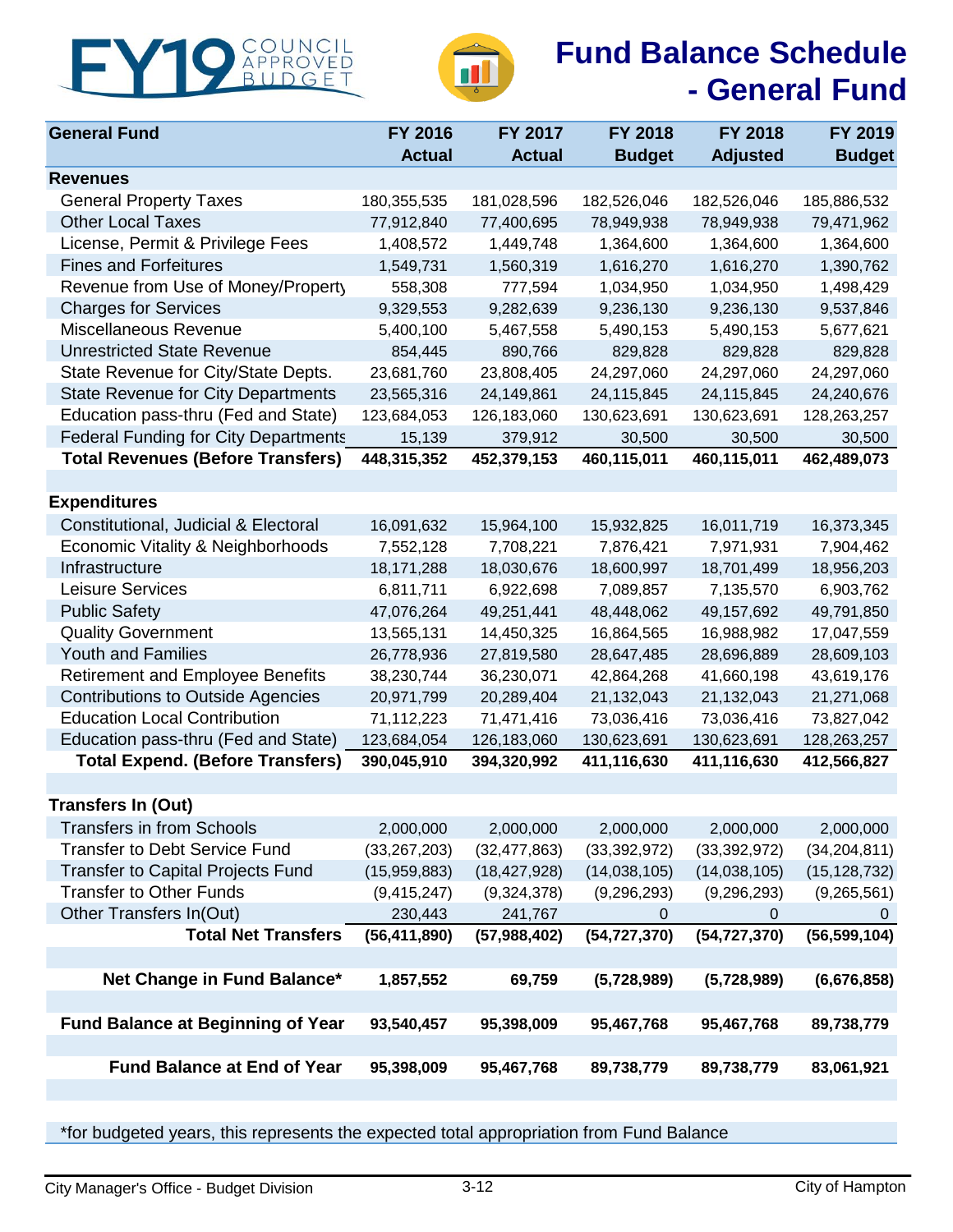<span id="page-12-0"></span>



## **Fund Balance Schedule - Debt Service Fund**

| <b>Debt Service Fund</b>                                            | FY 2016<br><b>Actual</b> | FY 2017<br><b>Actual</b> | <b>FY 2018</b><br><b>Budget</b>   | <b>FY 2018</b><br><b>Adjusted</b> | FY 2019<br><b>Budget</b> |
|---------------------------------------------------------------------|--------------------------|--------------------------|-----------------------------------|-----------------------------------|--------------------------|
| <b>Revenues</b>                                                     |                          |                          |                                   |                                   |                          |
| From the Federal Government                                         | 253,069                  | 252,797                  | $\mathbf 0$                       | $\mathbf 0$                       | 0                        |
| Revenues from Use of Money and Propert                              | 766                      | 2,352                    | $\overline{0}$                    | $\mathbf 0$                       | $\mathbf 0$              |
| Miscellaneous                                                       | 0                        | 0                        | $\mathbf 0$                       | 0                                 | $\boldsymbol{0}$         |
| <b>Recovered Costs</b>                                              |                          |                          |                                   |                                   |                          |
| <b>Total Operating Revenues</b>                                     | 253,835                  | 255,149                  | $\mathbf 0$                       | 0                                 | $\mathbf 0$              |
|                                                                     |                          |                          |                                   |                                   |                          |
| <b>Expenditures</b>                                                 |                          |                          |                                   |                                   |                          |
| <b>Principal Retirement</b>                                         | 22,336,163               | 21,738,152               | 22,336,163                        | 21,973,166                        | 21,772,279               |
| <b>Interest and Fiscal Charges</b>                                  | 11,153,768               | 10,962,576               | 11,056,809                        | 11,419,806                        | 12,432,532               |
| <b>Bond Issuance Costs</b>                                          | 2,535                    | 0                        | 0                                 | 0                                 | $\mathbf{0}$             |
| <b>Total Operating Expenses</b>                                     | 33,492,466               | 32,700,728               | 33,392,972                        | 33,392,972                        | 34,204,811               |
|                                                                     |                          |                          |                                   |                                   |                          |
| <b>Excess (deficiency) of revenues over</b><br>(under) expenditures | (33, 238, 631)           |                          | $(32, 445, 579)$ $(33, 392, 972)$ | (33, 392, 972)                    | (34, 204, 811)           |
|                                                                     |                          |                          |                                   |                                   |                          |
| <b>Other Financing Sources and Uses</b>                             |                          |                          |                                   |                                   |                          |
| Refunding bonds issued                                              | 0                        | $\mathbf 0$              | $\mathbf 0$                       | $\boldsymbol{0}$                  | $\boldsymbol{0}$         |
| Premium on bonds issued                                             | 0                        | $\mathbf 0$              | $\overline{0}$                    | 0                                 | 0                        |
| Redemption of refunded bonds                                        | 0                        | $\Omega$                 | $\Omega$                          | 0                                 | $\mathbf 0$              |
| Payment to refunded bond escrow agent                               | $\mathbf 0$              | $\mathbf 0$              | $\mathbf 0$                       | 0                                 | $\overline{0}$           |
| <b>Transfers In</b>                                                 | 33,237,203               | 32,447,863               | 33,392,972                        | 33,392,972                        | 34,204,811               |
| <b>Net Other Financing Sources (Uses)</b>                           | 33,237,203               | 32,447,863               | 33,392,972                        | 33,392,972                        | 34,204,811               |
|                                                                     |                          |                          |                                   |                                   |                          |
| <b>Net Changes in Fund Balance</b>                                  | (1, 428)                 | 2,284                    | 0                                 | $\mathbf 0$                       | $\mathbf 0$              |
|                                                                     |                          |                          |                                   |                                   |                          |
| <b>Fund Balance at Beginning of Year</b>                            | 516,318                  | 514,890                  | 514,890                           | 514,890                           | 514,890                  |
|                                                                     |                          |                          |                                   |                                   |                          |
| <b>Fund Balance at End of Year</b>                                  | 514,890                  | 517,174                  | 514,890                           | 514,890                           | 514,890                  |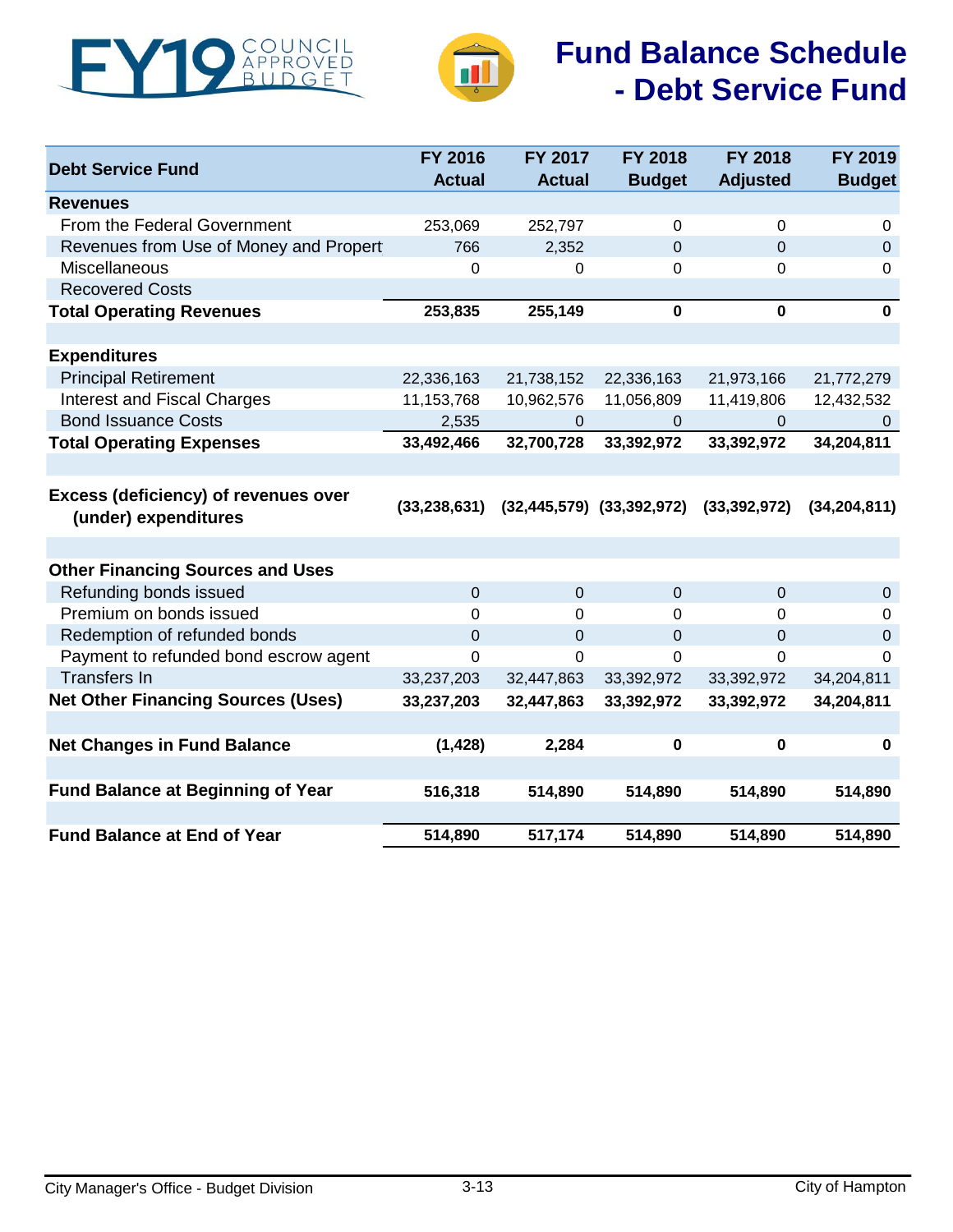<span id="page-13-0"></span>



# **Fund Balance Schedule Capital Projects Fund**

| <b>Capital Projects Fund</b>                                        | FY 2016<br><b>Actual</b> | FY 2017<br><b>Actual</b> | <b>FY 2018</b><br><b>Budget</b> | FY 2018<br><b>Adjusted</b> | FY 2019<br><b>Budget</b> |
|---------------------------------------------------------------------|--------------------------|--------------------------|---------------------------------|----------------------------|--------------------------|
| <b>Revenues</b>                                                     |                          |                          |                                 |                            |                          |
| <b>Intergovernmental Revenues</b>                                   |                          |                          |                                 |                            |                          |
| From Commonwealth of Virginia                                       | 3,099,924                | 3,396,338                | 1,858,229                       | 1,858,229                  | 2,311,753                |
| From Federal Government                                             | 6,336,895                | 6,478,237                | 0                               | $\mathbf 0$                | $\Omega$                 |
| Revenues from use of money and                                      |                          |                          |                                 |                            |                          |
| property                                                            | 181,954                  | 214,635                  | $\mathbf 0$                     | $\mathbf 0$                | $\mathbf 0$              |
| Miscellaenous Revenues                                              | 10,000                   | 1,346,397                | $\mathbf 0$                     | 0                          | 0                        |
| <b>Total Revenues</b>                                               | 9,628,773                | 11,435,607               | 1,858,229                       | 1,858,229                  | 2,311,753                |
|                                                                     |                          |                          |                                 |                            |                          |
| <b>Expenditures</b>                                                 |                          |                          |                                 |                            |                          |
| <b>Capital Improvements</b>                                         | 56,297,747               | 46,130,185               | 37,632,237                      | 37,632,237                 | 51,502,422               |
| <b>Bond Issuance Costs</b>                                          | $\mathbf 0$              | $\Omega$                 | $\Omega$                        | $\mathbf 0$                | $\mathbf{0}$             |
| <b>Total Expenditures</b>                                           | 56,297,747               | 46,130,185               | 37,632,237                      | 37,632,237                 | 51,502,422               |
| <b>Excess (deficiency) of revenues</b><br>over (under) expenditures | (46, 668, 974)           | (34, 694, 578)           | (35,774,008)                    | (35,774,008)               | (49, 190, 669)           |
| <b>Other Financing Sources/(Uses)</b>                               |                          |                          |                                 |                            |                          |
| Transfers In (Out)                                                  | 16,799,956               | 20,601,681               | 22,984,590                      | 22,984,590                 | 25,883,732               |
| <b>Net Other Financing Sources</b><br>(Uses)                        | 16,799,956               | 20,601,681               | 22,984,590                      | 22,984,590                 | 25,883,732               |
|                                                                     |                          |                          |                                 |                            |                          |
| <b>Net Changes in Fund Balance</b>                                  | (29,869,018)             | (14,092,897)             | (187, 500)                      | (187, 500)                 | (602, 057)               |
| <b>Fund Balance at Beginning of the</b>                             | 67,453,184               | 37,584,166               | 23,491,269                      | 23,491,269                 | 23,303,769               |
| Year                                                                |                          |                          |                                 |                            |                          |
| <b>Fund Balance at End of Year</b>                                  | 37,584,166               | 23,491,269               | 23,303,769                      | 23,303,769                 | 22,701,712               |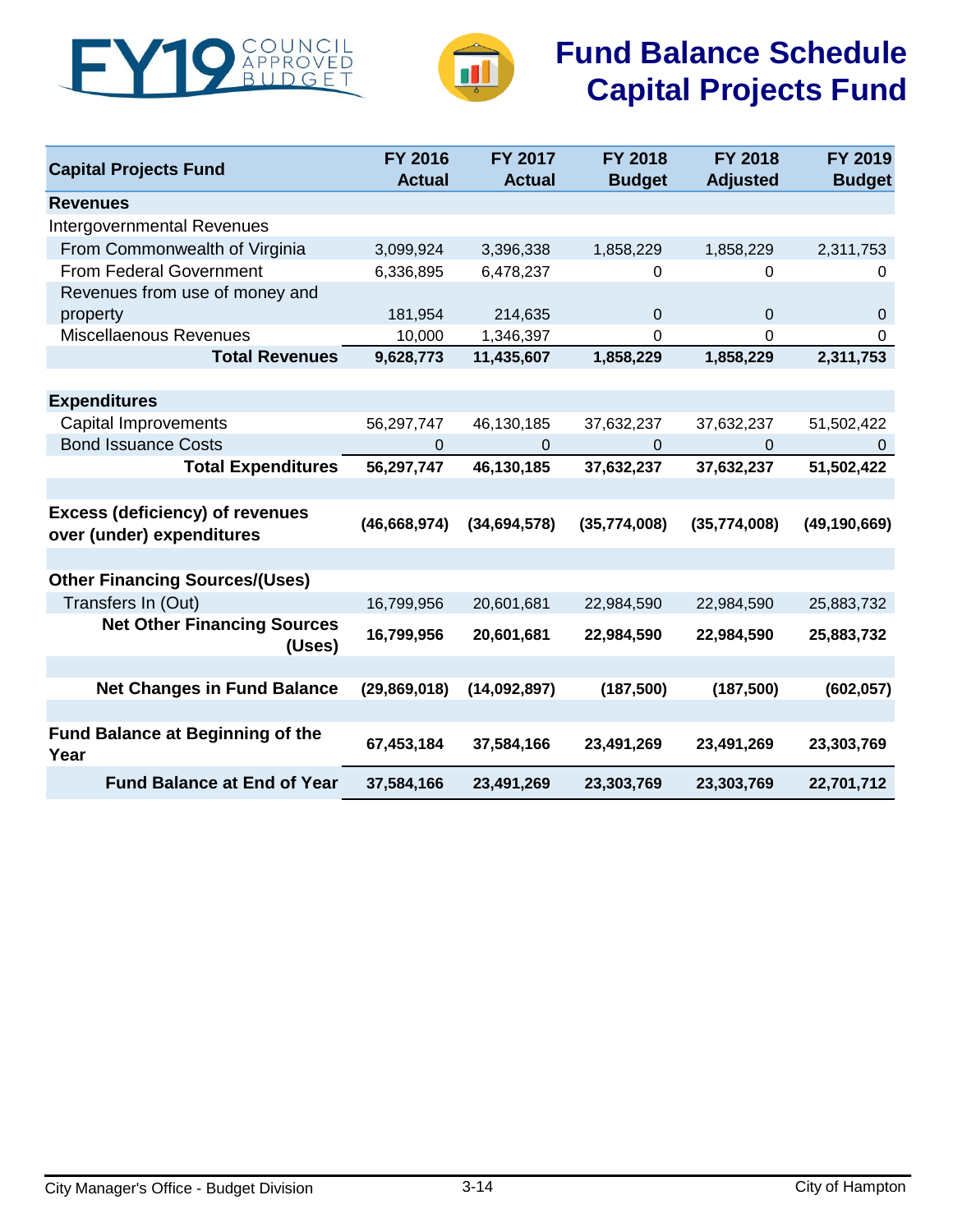<span id="page-14-0"></span>



| <b>Fleet Services Fund</b>                                  | <b>FY 2016</b><br><b>Actual</b> | FY 2017<br><b>Actual</b> | FY 2018<br><b>Budget</b> | FY 2018<br><b>Adjusted</b> | FY 2019<br><b>Budget</b> |
|-------------------------------------------------------------|---------------------------------|--------------------------|--------------------------|----------------------------|--------------------------|
| <b>Revenues</b>                                             |                                 |                          |                          |                            |                          |
| <b>Charges for Services</b>                                 | 7,867,662                       | 7,493,551                | 7,841,325                | 7,841,325                  | 6,975,234                |
| Other                                                       | 4,926                           | 3,909                    | $\Omega$                 | 0                          | $\theta$                 |
| <b>Total Revenues</b>                                       | 7,872,588                       | 7,497,460                | 7,841,325                | 7,841,325                  | 6,975,234                |
|                                                             |                                 |                          |                          |                            |                          |
| <b>Expenditures</b>                                         |                                 |                          |                          |                            |                          |
| <b>Personnel Services</b>                                   | 1,345,703                       | 1,306,317                | 1,486,274                | 1,486,274                  | 1,303,491                |
| <b>Operating Expenses</b>                                   | 6,751,449                       | 6,356,942                | 6,293,577                | 6,293,577                  | 5,561,215                |
| <b>Capital Outlay</b>                                       | 53,972                          | 56,639                   | 61,474                   | 61,474                     | 110,528                  |
| <b>Total Exp. Before Transfers</b>                          | 8,151,124                       | 7,719,898                | 7,841,325                | 7,841,325                  | 6,975,234                |
|                                                             |                                 |                          |                          |                            |                          |
| <b>Operating Income (Loss)</b>                              | (278, 536)                      | (222, 438)               | $\pmb{0}$                | $\pmb{0}$                  | $\pmb{0}$                |
|                                                             |                                 |                          |                          |                            |                          |
| <b>Nonoperating Revenues (Expenses)</b>                     |                                 |                          |                          |                            |                          |
| Interest Income                                             | 0                               | $\mathbf 0$              | $\mathbf 0$              | $\mathbf 0$                | $\mathbf 0$              |
| Interest and fiscal charges                                 | (321)                           | $\mathbf 0$              | 0                        | $\mathbf 0$                | $\mathbf 0$              |
| Other                                                       | 80,623                          | 53,332                   | $\mathbf 0$              | $\pmb{0}$                  | $\mathbf 0$              |
| Gain (Loss) on Sale of Capital<br>Asset                     | 0                               | (1,042)                  | $\pmb{0}$                | 0                          | $\boldsymbol{0}$         |
| <b>Total Nonoperating Revenues</b><br>(Expenses)            | 80,302                          | 52,290                   | $\pmb{0}$                | $\mathbf 0$                | $\bf{0}$                 |
|                                                             |                                 |                          |                          |                            |                          |
| Income (Loss) before Transfers<br>and Capital Contributions | (198, 234)                      | (170, 148)               | $\pmb{0}$                | $\pmb{0}$                  | $\pmb{0}$                |
| <b>Contributed Capital</b>                                  | 0                               | 21,055                   | 0                        | 0                          | 0                        |
| Transfers In (Out)                                          | 65,098                          | 67,303                   | $\pmb{0}$                | $\pmb{0}$                  | $\mathbf 0$              |
| <b>Change in Net Position</b>                               | (133, 136)                      | (81, 790)                | $\pmb{0}$                | $\pmb{0}$                  | $\pmb{0}$                |
| <b>Net Position, (Deficit)</b><br>beginning of year         | (799, 324)                      | (932, 460)               | (932, 460)               | (932, 460)                 | (932, 460)               |
| Net Position, (Deficit) end of<br>year                      | (932, 460)                      | (1,014,250)              | (932, 460)               | (932, 460)                 | (932, 460)               |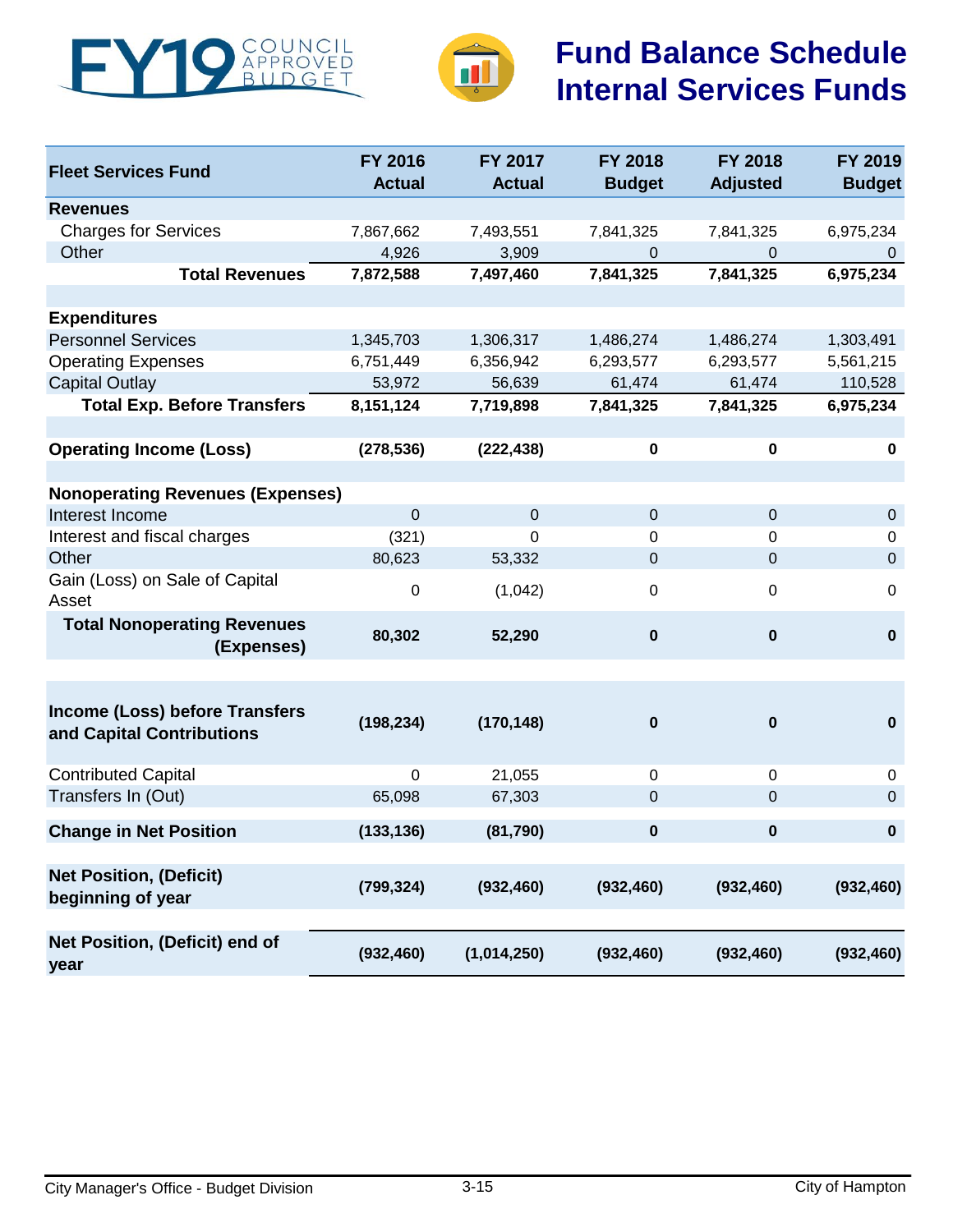



| <b>Fleet Services - Equipment</b><br><b>Replacement Fund</b> | FY 2016<br><b>Actual</b> | FY 2017<br><b>Actual</b> | FY 2018<br><b>Budget</b> | <b>FY 2018</b><br><b>Adjusted</b> | FY 2019<br><b>Budget</b> |
|--------------------------------------------------------------|--------------------------|--------------------------|--------------------------|-----------------------------------|--------------------------|
| <b>Revenues</b>                                              |                          |                          |                          |                                   |                          |
| <b>Charges for Services</b>                                  | 1,983,409                | 2,344,836                | 3,072,330                | 3,072,330                         | 3,033,867                |
| Other                                                        | 0                        | 0                        | 0                        | 0                                 | 0                        |
| <b>Total Revenues</b>                                        | 1,983,409                | 2,344,836                | 3,072,330                | 3,072,330                         | 3,033,867                |
|                                                              |                          |                          |                          |                                   |                          |
| <b>Expenditures</b>                                          |                          |                          |                          |                                   |                          |
| <b>Personnel Services</b>                                    | $\pmb{0}$                | $\mathbf 0$              | $\mathbf 0$              | $\mathbf 0$                       | $\mathbf 0$              |
| <b>Operating Expenses</b>                                    | 76,646                   | 77,240                   | 1,620,030                | 1,620,030                         | 1,581,567                |
| Depreciation and Amortization                                | 2,220,839                | 2,384,084                | 1,452,300                | 1,452,300                         | 1,452,300                |
| <b>Total Exp. Before Transfers</b>                           | 2,297,485                | 2,461,324                | 3,072,330                | 3,072,330                         | 3,033,867                |
|                                                              |                          |                          |                          |                                   |                          |
| <b>Operating Income (Loss)</b>                               | (314, 076)               | (116, 488)               | $\pmb{0}$                | 0                                 | $\pmb{0}$                |
|                                                              |                          |                          |                          |                                   |                          |
| <b>Nonoperating Revenues (Expenses)</b>                      |                          |                          |                          |                                   |                          |
| Interest Income                                              | 6,075                    | 9,114                    | $\pmb{0}$                | 0                                 | $\mathbf 0$              |
| Interest and fiscal charges                                  | (78, 665)                | (58,073)                 | 0                        | 0                                 | 0                        |
| Other                                                        | 6,233                    | 42,655                   | $\boldsymbol{0}$         | $\pmb{0}$                         | $\mathbf 0$              |
| Gain (Loss) on Sale of Capital                               |                          |                          |                          |                                   | $\mathbf 0$              |
| Asset                                                        | 209,333                  | 57,864                   | $\pmb{0}$                | $\pmb{0}$                         |                          |
| <b>Total Nonoperating Revenues</b><br>(Expenses)             | 142,976                  | 51,560                   | $\bf{0}$                 | $\pmb{0}$                         | $\mathbf 0$              |
|                                                              |                          |                          |                          |                                   |                          |
| Income (Loss) before Transfers<br>and Capital Contributions  | (171, 100)               | (64, 928)                | $\bf{0}$                 | 0                                 | $\mathbf 0$              |
| <b>Contributed Capital</b>                                   | 2,269                    | 76,298                   | $\mathbf 0$              | $\mathbf 0$                       | $\mathbf 0$              |
| Transfers In (Out)                                           | (65,098)                 | (67, 303)                | $\pmb{0}$                | $\pmb{0}$                         | $\mathbf 0$              |
|                                                              |                          |                          |                          |                                   |                          |
| <b>Change in Net Position</b>                                | (233, 929)               | (55, 933)                | $\pmb{0}$                | 0                                 | $\pmb{0}$                |
|                                                              |                          |                          |                          |                                   |                          |
| <b>Net Position, (Deficit)</b><br>beginning of year          | 18,275,753               | 18,041,824               | 18,041,824               | 18,041,824                        | 18,041,824               |
| Net Position, (Deficit) end of<br>year                       | 18,041,824               | 17,985,891               | 18,041,824               | 18,041,824                        | 18,041,824               |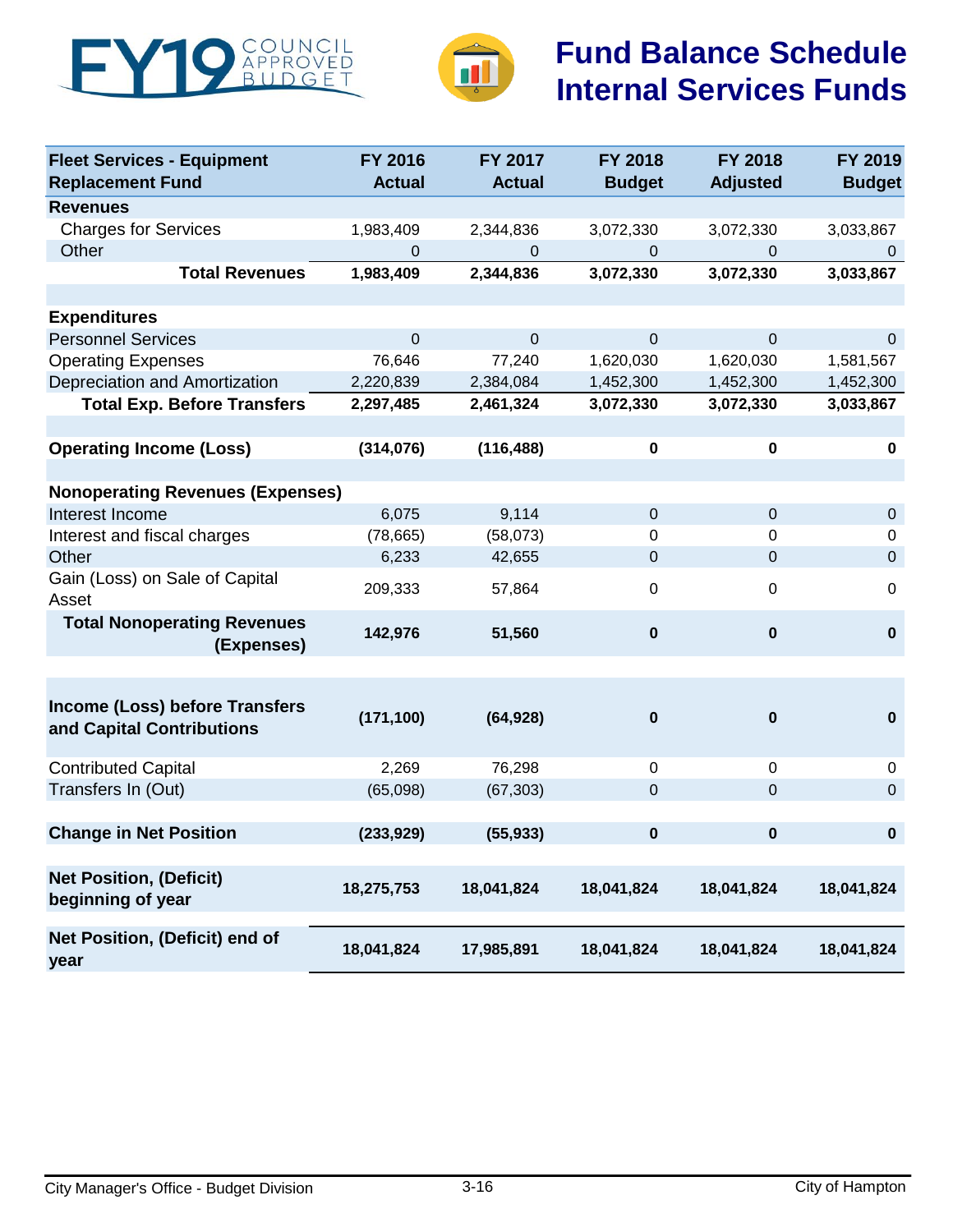



| <b>Information Technology Fund</b>                          | FY 2016<br><b>Actual</b> | FY 2017<br><b>Actual</b> | FY 2018<br><b>Budget</b> | <b>FY 2018</b><br><b>Adjusted</b> | FY 2019<br><b>Budget</b> |
|-------------------------------------------------------------|--------------------------|--------------------------|--------------------------|-----------------------------------|--------------------------|
| <b>Revenues</b>                                             |                          |                          |                          |                                   |                          |
| <b>Charges for Services</b>                                 | 2,450,908                | 2,315,954                | 2,788,742                | 2,788,742                         | 2,971,573                |
| Other                                                       | $\mathbf{0}$             | 0                        | 0                        | 0                                 | $\theta$                 |
| <b>Total Revenues</b>                                       | 2,450,908                | 2,315,954                | 2,788,742                | 2,788,742                         | 2,971,573                |
|                                                             |                          |                          |                          |                                   |                          |
| <b>Expenditures</b>                                         |                          |                          |                          |                                   |                          |
| <b>Personnel Services</b>                                   | 229,204                  | 222,857                  | 238,291                  | 238,291                           | 241,772                  |
| <b>Operating Expenses</b>                                   | 1,940,047                | 2,268,503                | 2,266,451                | 2,266,451                         | 2,445,801                |
| <b>Capital Outlay</b>                                       | 109,909                  | 136,991                  | 284,000                  | 284,000                           | 284,000                  |
| <b>Total Exp. Before Transfers</b>                          | 2,279,160                | 2,628,351                | 2,788,742                | 2,788,742                         | 2,971,573                |
|                                                             |                          |                          |                          |                                   |                          |
| <b>Operating Income (Loss)</b>                              | 171,748                  | (312, 397)               | $\pmb{0}$                | 0                                 | $\bf{0}$                 |
|                                                             |                          |                          |                          |                                   |                          |
| <b>Nonoperating Revenues (Expenses)</b>                     |                          |                          |                          |                                   |                          |
| Interest Income                                             | 1,512                    | 2,314                    | $\mathbf 0$              | 0                                 | $\mathbf 0$              |
| Interest and fiscal charges                                 | 0                        | 0                        | $\mathbf{0}$             | $\Omega$                          | 0                        |
| Other                                                       | $\boldsymbol{0}$         | $\pmb{0}$                | $\mathbf 0$              | $\overline{0}$                    | $\pmb{0}$                |
| Gain (Loss) on Sale of Capital<br>Asset                     | 0                        | 0                        | 0                        | 0                                 | 0                        |
| <b>Total Nonoperating Revenues</b><br>(Expenses)            | 1,512                    | 2,314                    | $\mathbf 0$              | $\mathbf 0$                       | $\pmb{0}$                |
|                                                             |                          |                          |                          |                                   |                          |
| Income (Loss) before Transfers<br>and Capital Contributions | 173,260                  | (310, 083)               | $\bf{0}$                 | $\bf{0}$                          | $\bf{0}$                 |
| <b>Contributed Capital</b>                                  | $\pmb{0}$                | $\pmb{0}$                | $\mathbf 0$              | $\pmb{0}$                         | $\mathbf 0$              |
| Transfers In (Out)                                          | 0                        | 0                        | 0                        | 0                                 | $\boldsymbol{0}$         |
|                                                             |                          |                          |                          |                                   |                          |
| <b>Change in Net Position</b>                               | 173,260                  | (310, 083)               | $\pmb{0}$                | 0                                 | $\bf{0}$                 |
|                                                             |                          |                          |                          |                                   |                          |
| <b>Net Position, (Deficit)</b><br>beginning of year         | 832,690                  | 1,005,950                | 1,005,950                | 1,005,950                         | 1,005,950                |
|                                                             |                          |                          |                          |                                   |                          |
| Net Position, (Deficit) end of<br>year                      | 1,005,950                | 695,867                  | 1,005,950                | 1,005,950                         | 1,005,950                |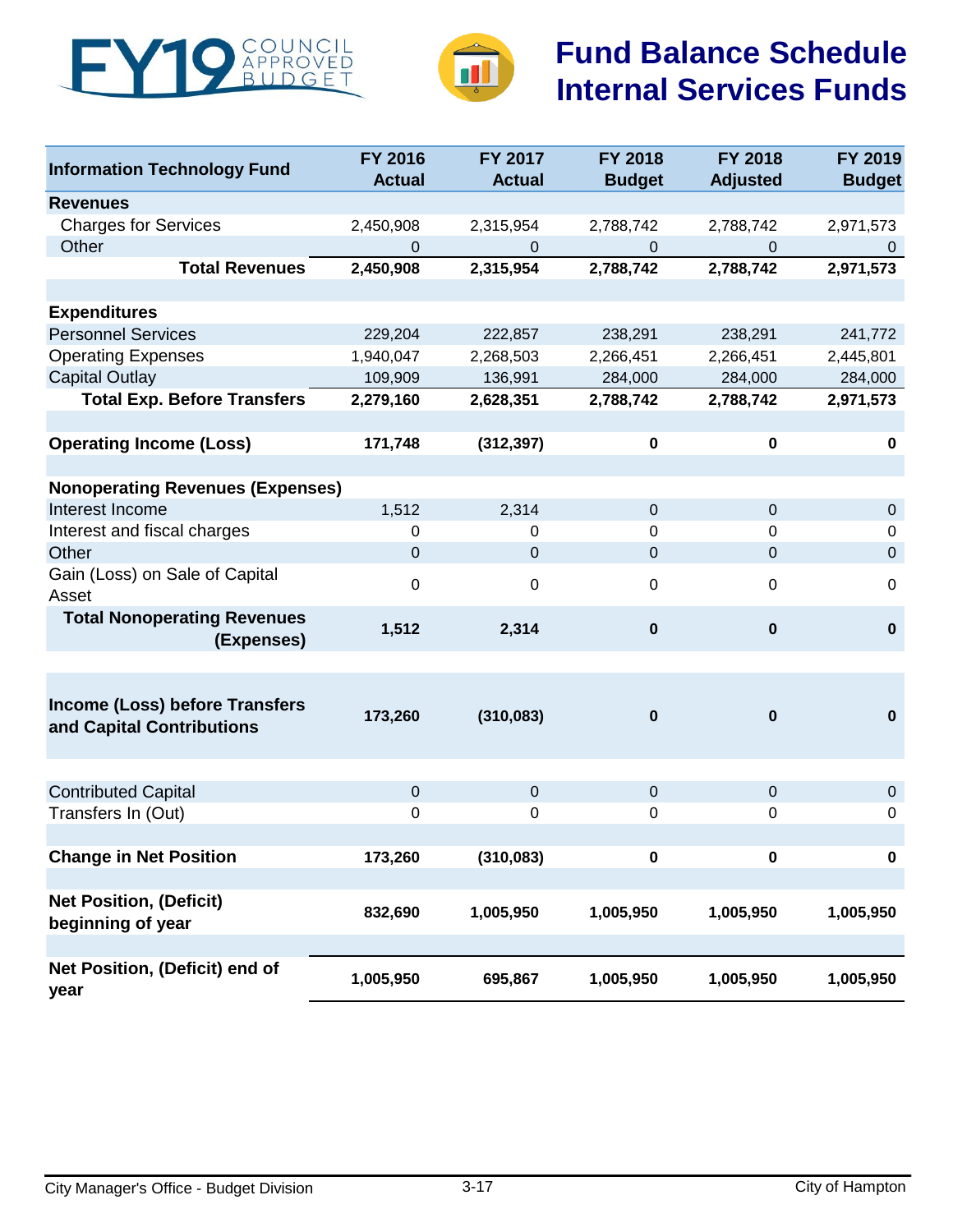



| <b>Risk Management Fund</b>                                        | FY 2016<br><b>Actual</b> | <b>FY 2017</b><br><b>Actual</b> | FY 2018<br><b>Budget</b> | <b>FY 2018</b><br><b>Adjusted</b> | FY 2019<br><b>Budget</b> |
|--------------------------------------------------------------------|--------------------------|---------------------------------|--------------------------|-----------------------------------|--------------------------|
| <b>Revenues</b>                                                    |                          |                                 |                          |                                   |                          |
| <b>Charges for Services</b>                                        | 8,381,538                | 9,113,142                       | 8,597,651                | 8,597,651                         | 8,246,688                |
| Other                                                              | 0                        | $\overline{0}$                  | 0                        | 0                                 | 0                        |
| <b>Total Revenues</b>                                              | 8,381,538                | 9,113,142                       | 8,597,651                | 8,597,651                         | 8,246,688                |
|                                                                    |                          |                                 |                          |                                   |                          |
| <b>Expenditures</b>                                                |                          |                                 |                          |                                   |                          |
| <b>Personnel Services</b>                                          | 311,027                  | 321,185                         | 317,833                  | 317,833                           | 332,047                  |
| <b>Operating Expenses</b>                                          | 4,750,713                | 9,080,001                       | 8,279,818                | 8,279,818                         | 7,912,641                |
| <b>Capital Outlay</b>                                              | 1,564                    | 183                             |                          |                                   | 2,000                    |
| <b>Total Exp. Before Transfers</b>                                 | 5,063,304                | 9,401,369                       | 8,597,651                | 8,597,651                         | 8,246,688                |
|                                                                    |                          |                                 |                          |                                   |                          |
| <b>Operating Income (Loss)</b>                                     | 3,318,234                | (288, 227)                      | $\bf{0}$                 | 0                                 | 0                        |
|                                                                    |                          |                                 |                          |                                   |                          |
| <b>Nonoperating Revenues (Expenses)</b>                            |                          |                                 |                          |                                   |                          |
| Interest Income                                                    | 56,365                   | 126,016                         | $\mathbf 0$              | $\pmb{0}$                         | $\mathbf 0$              |
| Interest and fiscal charges                                        |                          | 0                               | $\Omega$                 | 0                                 | 0                        |
| Other                                                              | $\pmb{0}$                | $\pmb{0}$                       | $\mathbf 0$              | $\pmb{0}$                         | $\mathbf 0$              |
| Gain (Loss) on Sale of Capital                                     |                          |                                 |                          |                                   |                          |
| Asset                                                              | 0                        | 0                               | $\mathbf 0$              | 0                                 | $\mathsf 0$              |
| <b>Total Nonoperating Revenues</b><br>(Expenses)                   | 56,365                   | 126,016                         | $\mathbf 0$              | 0                                 | $\pmb{0}$                |
|                                                                    |                          |                                 |                          |                                   |                          |
| <b>Income (Loss) before Transfers</b><br>and Capital Contributions | 3,374,599                | (162, 211)                      | $\bf{0}$                 | 0                                 | $\pmb{0}$                |
|                                                                    |                          |                                 |                          |                                   |                          |
| <b>Contributed Capital</b>                                         | 0                        | $\mathbf 0$                     | $\boldsymbol{0}$         | $\pmb{0}$                         | $\boldsymbol{0}$         |
| Transfers In (Out)                                                 | 0                        | 0                               | 0                        | 0                                 | $\mathbf 0$              |
| <b>Change in Net Position</b>                                      | 3,374,599                | (162, 211)                      | $\pmb{0}$                | 0                                 | 0                        |
|                                                                    |                          |                                 |                          |                                   |                          |
| <b>Net Position, (Deficit)</b><br>beginning of year                | 9,353,916                | 12,728,515                      | 12,728,515               | 12,728,515                        | 12,728,515               |
|                                                                    |                          |                                 |                          |                                   |                          |
| Net Position, (Deficit) end of<br>year                             | 12,728,515               | 12,566,304                      | 12,728,515               | 12,728,515                        | 12,728,515               |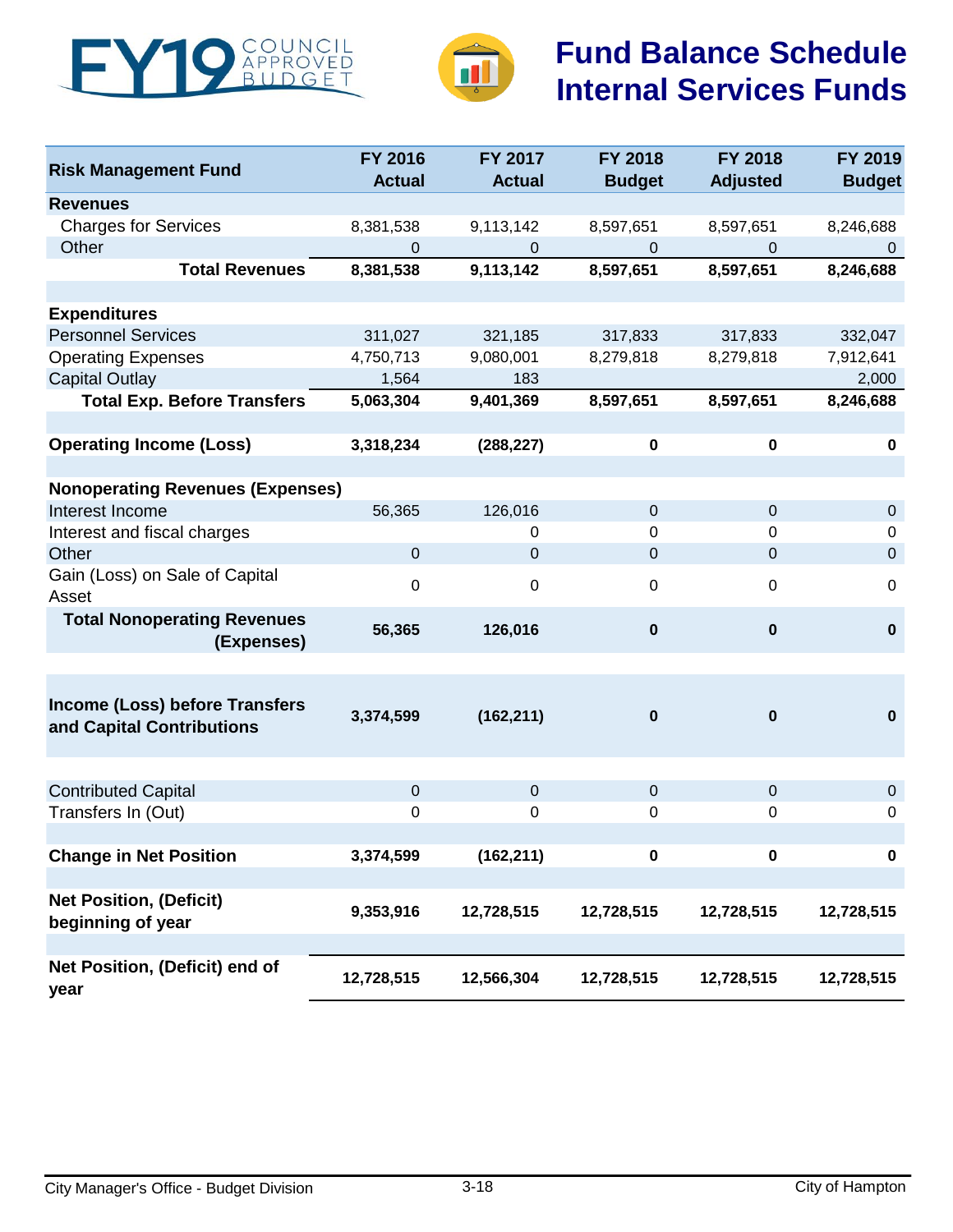<span id="page-18-0"></span>



| <b>Hampton Coliseum/Arts Commission</b><br><b>Fund</b> | FY 2016<br><b>Actual</b> | FY 2017<br><b>Actual</b> | FY 2018<br><b>Budget</b> | FY 2018<br><b>Adjusted</b> | FY 2019<br><b>Budget</b> |
|--------------------------------------------------------|--------------------------|--------------------------|--------------------------|----------------------------|--------------------------|
| <b>Revenues</b>                                        |                          |                          |                          |                            |                          |
| <b>Charges for Services</b>                            | 9,660,008                | 9,044,880                | 6,799,163                | 6,799,163                  | 7,051,554                |
| <b>Miscellaneous</b>                                   | 2,945                    | 2,040                    | 0                        | $\mathbf 0$                | $\mathbf{0}$             |
| <b>Total Revenues</b>                                  | 9,662,953                | 9,046,920                | 6,799,163                | 6,799,163                  | 7,051,554                |
|                                                        |                          |                          |                          |                            |                          |
| <b>Expenditures</b>                                    |                          |                          |                          |                            |                          |
| <b>Personnel Services</b>                              | 1,335,559                | 1,425,735                | 1,635,681                | 1,635,681                  | 1,648,069                |
| <b>Operating Expenses</b>                              | 8,404,402                | 8,519,306                | 4,535,825                | 4,535,825                  | 4,772,952                |
| Depreciation and Amortization                          | 568,435                  | 597,764                  | 627,657                  | 627,657                    | 630,533                  |
| <b>Total Exp. Before Transfers</b>                     | 10,308,396               | 10,542,805               | 6,799,163                | 6,799,163                  | 7,051,554                |
|                                                        |                          |                          |                          |                            |                          |
| <b>Operating Income (Loss)</b>                         | (645, 443)               | (1, 495, 885)            | $\pmb{0}$                | $\pmb{0}$                  | $\pmb{0}$                |
|                                                        |                          |                          |                          |                            |                          |
| <b>Nonoperating Revenues (Expenses)</b>                |                          |                          |                          |                            |                          |
| Interest Income                                        | $\mathbf 0$              | $\mathbf 0$              | $\mathbf 0$              | $\pmb{0}$                  | $\pmb{0}$                |
| Debt service and fiscal charges                        | 0                        | $\mathbf 0$              | $\overline{0}$           | 0                          | 0                        |
| Other                                                  | $\overline{0}$           | 0                        | $\mathbf 0$              | 0                          | $\pmb{0}$                |
| Gain (loss) on sale of capital assets                  | (108)                    | $\pmb{0}$                | $\mathbf 0$              | 0                          | $\pmb{0}$                |
| Net Increase (Decrease) in Fair                        |                          |                          |                          |                            |                          |
| Market Value of Investments                            | $\Omega$                 | $\mathbf 0$              | $\Omega$                 | $\mathbf 0$                | $\mathbf 0$              |
| <b>Total Nonoperating Revenues</b>                     | (108)                    | 0                        | $\mathbf 0$              | 0                          | $\mathbf 0$              |
| (Expenses)                                             |                          |                          |                          |                            |                          |
|                                                        |                          |                          |                          |                            |                          |
| Income (Loss) before Transfers and                     |                          |                          |                          |                            |                          |
| <b>Capital Contributions</b>                           | (645, 551)               | (1, 495, 885)            | $\pmb{0}$                | $\pmb{0}$                  | $\pmb{0}$                |
|                                                        |                          |                          |                          |                            |                          |
| <b>Contributed Capital</b>                             | $\mathbf 0$              | $\mathbf 0$              | $\mathbf 0$              | $\pmb{0}$                  | $\pmb{0}$                |
| Transfer In (Out)                                      | 926,102                  | 826,102                  | $\mathbf 0$              | $\mathbf 0$                | $\mathbf 0$              |
| <b>Change in Net Position</b>                          | 280,551                  | (669, 783)               | $\pmb{0}$                | $\mathbf 0$                | $\mathbf 0$              |
|                                                        |                          |                          |                          |                            |                          |
| Net Position at beginning of Year                      | 8,584,979                | 8,865,530                | 8,865,530                | 8,865,530                  | 8,865,530                |
| Net Position (Deficit) end of year                     | 8,865,530                | 8,195,747                | 8,865,530                | 8,865,530                  | 8,865,530                |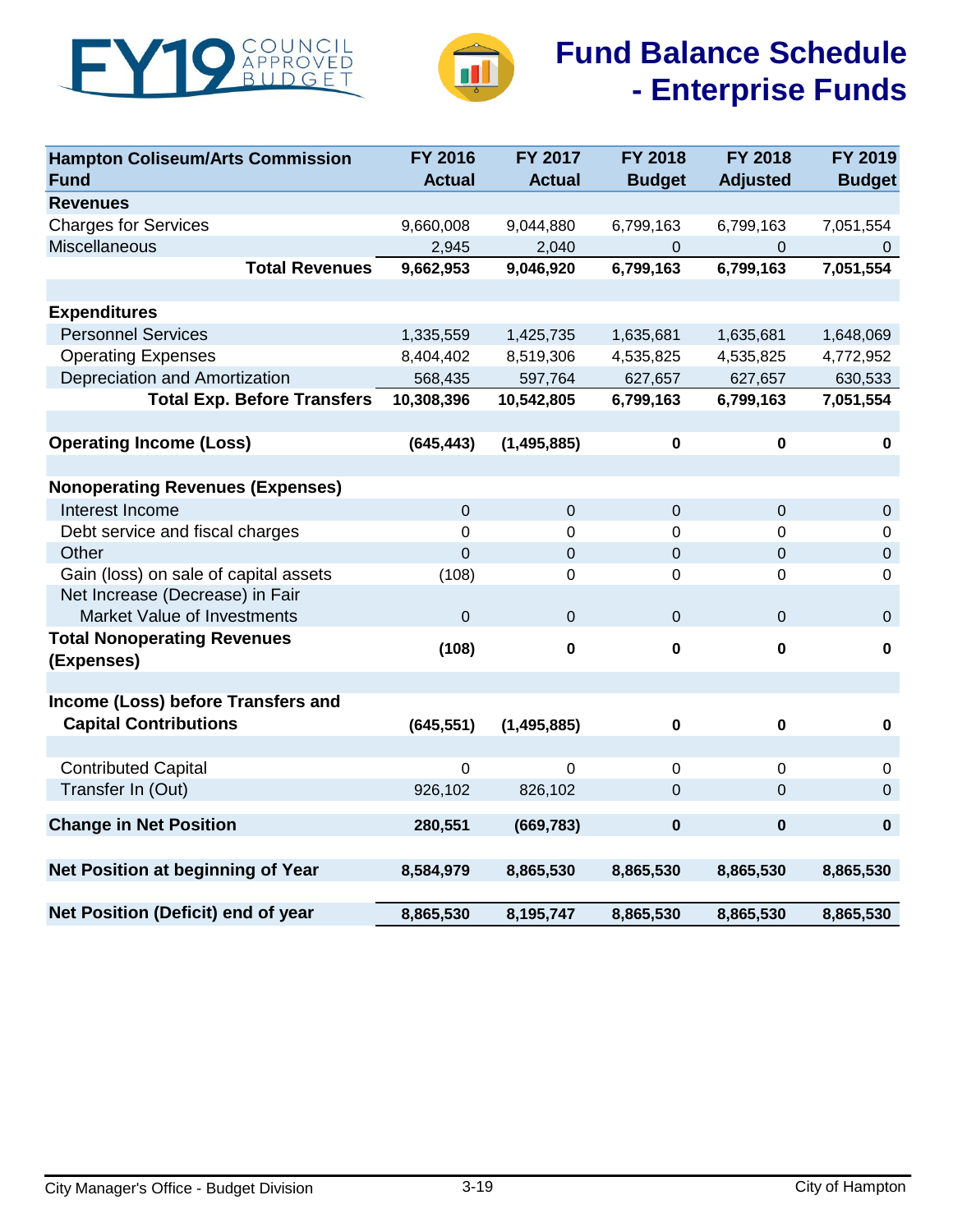



| <b>Hampton Roads Convention Center</b><br><b>Fund</b>                 | FY 2016<br><b>Actual</b> | FY 2017<br><b>Actual</b> | <b>FY 2018</b><br><b>Budget</b> | <b>FY 2018</b><br><b>Adjusted</b> | FY 2019<br><b>Budget</b> |
|-----------------------------------------------------------------------|--------------------------|--------------------------|---------------------------------|-----------------------------------|--------------------------|
| <b>Revenues</b>                                                       |                          |                          |                                 |                                   |                          |
| <b>Charges for Services</b>                                           | 2,471,330                | 2,680,880                | 2,719,149                       | 2,719,149                         | 2,779,678                |
| Miscellaneous                                                         | $\overline{0}$           | $\mathbf{0}$             | 37,435                          | 37,435                            | 37,567                   |
| <b>Total Revenues</b>                                                 | 2,471,330                | 2,680,880                | 2,756,584                       | 2,756,584                         | 2,817,245                |
|                                                                       |                          |                          |                                 |                                   |                          |
| <b>Expenditures</b>                                                   |                          |                          |                                 |                                   |                          |
| <b>Personnel Services</b>                                             | 1,270,711                | 1,331,729                | 1,421,611                       | 1,421,611                         | 1,446,274                |
| <b>Operating Expenses (includes</b><br>Depreciation and Amortization) | 4,911,428                | 5,049,144                | 2,175,233                       | 2,175,233                         | 2,299,442                |
| <b>Capital Outlay</b>                                                 | 0                        | $\pmb{0}$                | 0                               | 0                                 | $\mathbf 0$              |
| <b>Total Exp. Before Transfers</b>                                    | 6,182,139                | 6,380,873                | 3,596,844                       | 3,596,844                         | 3,745,716                |
|                                                                       |                          |                          |                                 |                                   |                          |
| <b>Operating Income (Loss)</b>                                        | (3,710,809)              | (3,699,993)              | (840, 260)                      | (840, 260)                        | (928, 471)               |
|                                                                       |                          |                          |                                 |                                   |                          |
| <b>Nonoperating Revenues (Expenses)</b>                               |                          |                          |                                 |                                   |                          |
| Interest Income                                                       | 802,241                  | 815,599                  | 144,807                         | 144,807                           | 152,989                  |
| <b>Interest and Fiscal Charges</b>                                    | (4,010,667)              | (3,890,054)              | (6,474,688)                     | (6,474,688)                       | (6,474,734)              |
| Other                                                                 | $\mathbf 0$              | $\mathbf 0$              | $\overline{0}$                  | 0                                 | $\mathbf 0$              |
| Gain (loss) on sale of capital assets                                 | 0                        | 0                        | 0                               | 0                                 | 0                        |
| Net Increase (Decrease) in Fair<br>Market Value of Investments        | 74,071                   | (49, 490)                | $\pmb{0}$                       | $\mathbf 0$                       | $\boldsymbol{0}$         |
| <b>Total Nonoperating Revenues</b><br>(Expenses)                      | (3, 134, 355)            | (3, 123, 945)            | (6,329,881)                     | (6,329,881)                       | (6, 321, 745)            |
|                                                                       |                          |                          |                                 |                                   |                          |
| Income (Loss) before Transfers and<br><b>Capital Contributions</b>    | (6,845,164)              | (6,823,938)              | (7, 170, 141)                   | (7, 170, 141)                     | (7, 250, 216)            |
|                                                                       |                          |                          |                                 |                                   |                          |
| <b>Contributed Capital</b>                                            | 0                        | $\mathbf 0$              | $\mathbf 0$                     | 0                                 | $\Omega$                 |
| Transfers In (Out)                                                    | 7,259,653                | 7,358,177                | 7,170,141                       | 7,170,141                         | 7,250,216                |
|                                                                       |                          |                          |                                 |                                   |                          |
| <b>Change in Net Position</b>                                         | 414,489                  | 534,239                  | $\mathbf 0$                     | $\bf{0}$                          | $\bf{0}$                 |
|                                                                       |                          |                          |                                 |                                   |                          |
| Net Position (Deficit) beginning of year                              | 5,016,732                | 5,431,221                | 5,431,221                       | 5,431,221                         | 5,431,221                |
|                                                                       |                          |                          |                                 |                                   |                          |
|                                                                       |                          |                          |                                 |                                   |                          |
| Net Position (Deficit) end of year                                    | 5,431,221                | 5,965,460                | 5,431,221                       | 5,431,221                         | 5,431,221                |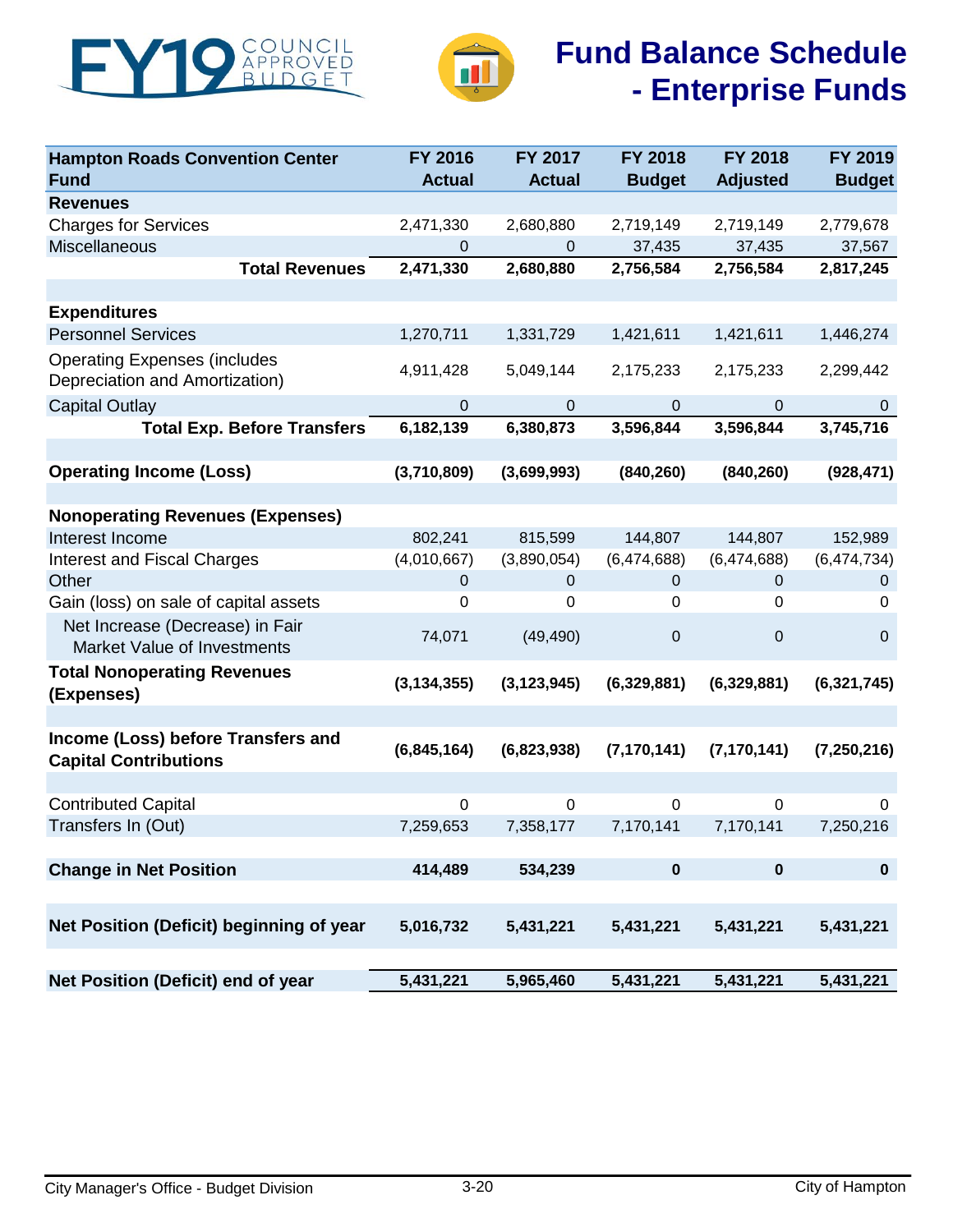



|                                            | FY 2016        | FY 2017       | <b>FY 2018</b> | FY 2018         | FY 2019        |
|--------------------------------------------|----------------|---------------|----------------|-----------------|----------------|
| <b>Hamptons Golf Course Fund</b>           | <b>Actual</b>  | <b>Actual</b> | <b>Budget</b>  | <b>Adjusted</b> | <b>Budget</b>  |
| <b>Revenues</b>                            |                |               |                |                 |                |
| <b>Charges for Services</b>                | 764,265        | 586,132       | 1,073,103      | 1,073,103       | 949,349        |
| Miscellaneous                              | 0              | $\mathbf 0$   | $\mathbf 0$    | 0               | 0              |
| <b>Total Revenues</b>                      | 764,265        | 586,132       | 1,073,103      | 1,073,103       | 949,349        |
|                                            |                |               |                |                 |                |
| <b>Expenditures</b>                        |                |               |                |                 |                |
| <b>Personnel Services</b>                  | 417,533        | 415,521       | 482,745        | 482,745         | 398,148        |
| <b>Operating Expenses</b>                  | 508,599        | 525,549       | 590,358        | 590,358         | 551,201        |
| <b>Capital Outlay</b>                      | 57,964         | 52,663        | $\mathbf{0}$   | $\mathbf{0}$    | $\overline{0}$ |
| <b>Total Exp. Before Transfers</b>         | 984,096        | 993,733       | 1,073,103      | 1,073,103       | 949,349        |
|                                            |                |               |                |                 |                |
| <b>Operating Income (Loss)</b>             | (219, 831)     | (407, 601)    | $\mathbf 0$    | $\pmb{0}$       | $\mathbf 0$    |
|                                            |                |               |                |                 |                |
| <b>Nonoperating Revenues (Expenses)</b>    |                |               |                |                 |                |
| Interest Income                            | $\mathbf 0$    | $\mathbf 0$   | $\mathbf 0$    | $\pmb{0}$       | $\mathbf 0$    |
| Interest and Fiscal Charges                | 0              | $\mathbf 0$   | $\mathbf 0$    | 0               | 0              |
| Other                                      | $\pmb{0}$      | $\mathbf 0$   | $\mathbf 0$    | $\pmb{0}$       | $\pmb{0}$      |
| Gain (loss) on sale of capital assets      | 0              | 0             | 0              | $\pmb{0}$       | $\pmb{0}$      |
| Net Increase (Decrease) in Fair            |                |               |                |                 |                |
| Market Value of Investments                | $\overline{0}$ | $\mathbf{0}$  | $\overline{0}$ | $\mathbf 0$     | $\mathbf 0$    |
| <b>Total Nonoperating Revenues</b>         |                |               |                |                 |                |
| (Expenses)                                 | 0              | $\mathbf 0$   | $\mathbf 0$    | $\mathbf 0$     | $\mathbf 0$    |
|                                            |                |               |                |                 |                |
| Income (Loss) before Transfers and         |                |               |                |                 |                |
| <b>Capital Contributions</b>               | (219, 831)     | (407, 601)    | $\mathbf 0$    | $\mathbf 0$     | $\mathbf 0$    |
|                                            |                |               |                |                 |                |
| <b>Contributed Capital</b>                 | 383,625        | 0             | 0              | 0               | $\pmb{0}$      |
| Transfers In (Out)                         | 11,000         | $\pmb{0}$     | $\pmb{0}$      | $\pmb{0}$       | $\pmb{0}$      |
|                                            |                |               |                |                 |                |
| <b>Change in Net Position</b>              | 174,794        | (407, 601)    | $\pmb{0}$      | 0               | $\pmb{0}$      |
|                                            |                |               |                |                 |                |
| <b>Net Position (Deficit) beginning of</b> |                |               |                |                 |                |
| year                                       | (3,404,525)    | (3,229,731)   | (3,229,731)    | (3,229,731)     | (3, 229, 731)  |
|                                            |                |               |                |                 |                |
| Net Position (Deficit) end of year         | (3, 229, 731)  | (3,637,332)   | (3,229,731)    | (3,229,731)     | (3, 229, 731)  |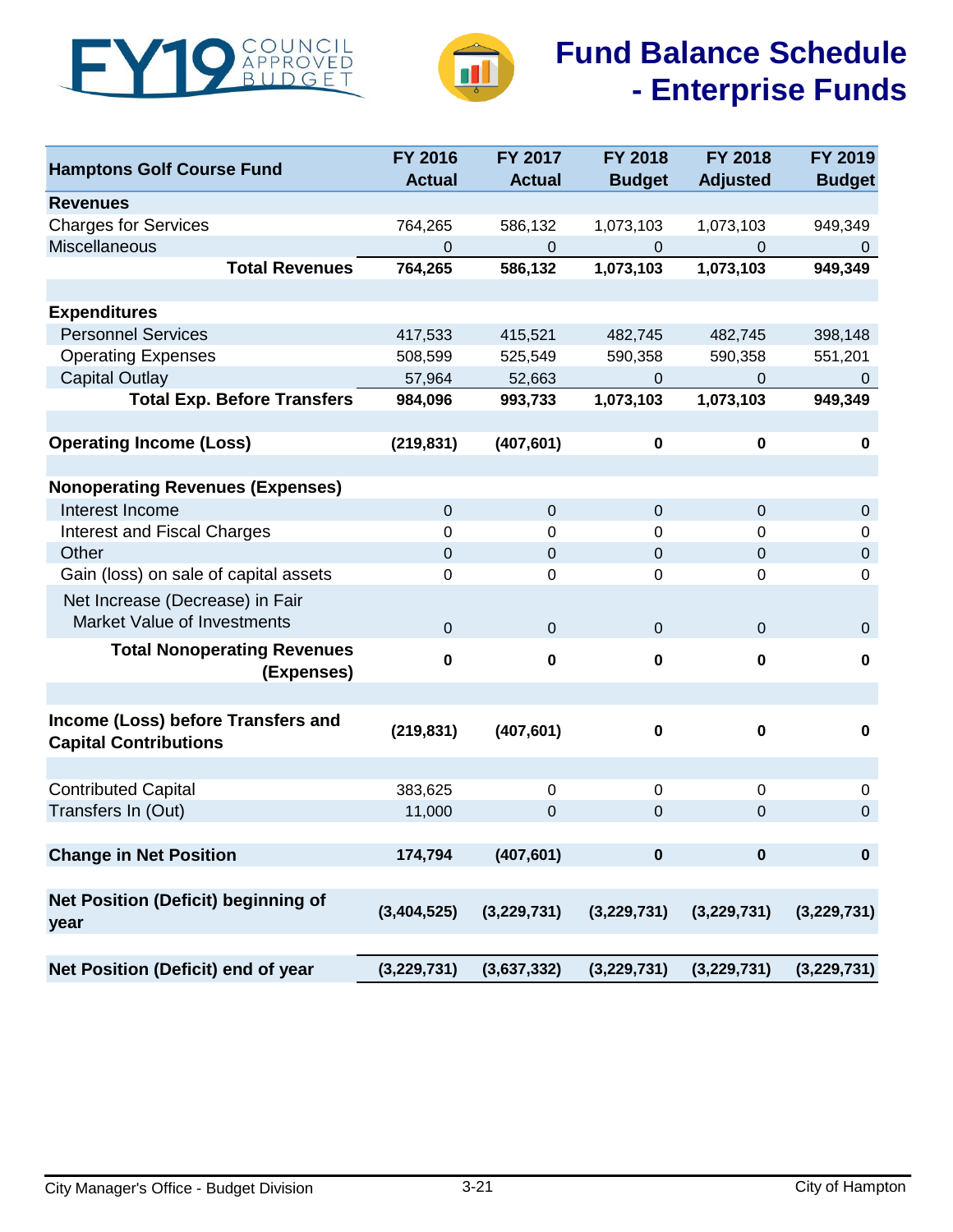



| <b>Woodland Golf Course Fund</b>                                   | FY 2016<br><b>Actual</b> | FY 2017<br><b>Actual</b> | <b>FY 2018</b><br><b>Budget</b> | FY 2018<br><b>Adjusted</b> | FY 2019<br><b>Budget</b> |
|--------------------------------------------------------------------|--------------------------|--------------------------|---------------------------------|----------------------------|--------------------------|
| <b>Revenues</b>                                                    |                          |                          |                                 |                            |                          |
| <b>Charges for Services</b>                                        | 645,290                  | 565,657                  | 836,107                         | 836,107                    | 749,411                  |
| <b>Miscellaneous</b>                                               | 0                        | 0                        | 0                               | 0                          | 0                        |
| <b>Total Revenues</b>                                              | 645,290                  | 565,657                  | 836,107                         | 836,107                    | 749,411                  |
|                                                                    |                          |                          |                                 |                            |                          |
| <b>Expenditures</b>                                                |                          |                          |                                 |                            |                          |
| <b>Personnel Services</b>                                          | 329,219                  | 322,675                  | 427,900                         | 427,900                    | 368,422                  |
| <b>Operating Expenses</b>                                          | 227,101                  | 465,780                  | 408,207                         | 408,207                    | 380,989                  |
| <b>Capital Outlay</b>                                              | 83,248                   | 89,864                   | 0                               | 0                          | 0                        |
| <b>Total Exp. Before Transfers</b>                                 | 639,568                  | 878,319                  | 836,107                         | 836,107                    | 749,411                  |
|                                                                    |                          |                          |                                 |                            |                          |
| <b>Operating Income (Loss)</b>                                     | 5,722                    | (312, 662)               | $\mathbf 0$                     | $\mathbf 0$                | $\pmb{0}$                |
| <b>Nonoperating Revenues (Expenses)</b>                            |                          |                          |                                 |                            |                          |
| Interest Income                                                    | $\pmb{0}$                | $\mathbf 0$              | $\overline{0}$                  | $\mathbf 0$                | $\pmb{0}$                |
| <b>Interest and Fiscal Charges</b>                                 | 0                        | 0                        | 0                               | 0                          | 0                        |
| Other                                                              | $\pmb{0}$                | $\mathbf 0$              | $\mathbf 0$                     | $\pmb{0}$                  | $\pmb{0}$                |
| Gain (loss) on sale of capital assets                              | 0                        | 0                        | 0                               | 0                          | 0                        |
| Net Increase (Decrease) in Fair<br>Market Value of Investments     |                          |                          |                                 |                            |                          |
|                                                                    | $\mathbf 0$              | $\mathbf 0$              | $\mathbf{0}$                    | $\mathbf 0$                | $\pmb{0}$                |
| <b>Total Nonoperating Revenues</b><br>(Expenses)                   | 5,722                    | (312, 662)               | $\mathbf 0$                     | $\mathbf 0$                | $\mathbf 0$              |
|                                                                    |                          |                          |                                 |                            |                          |
| Income (Loss) before Transfers and<br><b>Capital Contributions</b> | 5,722                    | (312, 662)               | $\mathbf 0$                     | $\mathbf 0$                | $\mathbf 0$              |
| <b>Contributed Capital</b>                                         | 126,192                  | $\pmb{0}$                | $\pmb{0}$                       | $\pmb{0}$                  | $\,0\,$                  |
| Transfers In (Out)                                                 | 0                        | 0                        | 0                               | 0                          | $\pmb{0}$                |
|                                                                    |                          |                          |                                 |                            |                          |
| <b>Change in Net Position</b>                                      | 131,914                  | (312, 662)               | 0                               | $\bf{0}$                   | $\pmb{0}$                |
| <b>Net Position (Deficit) beginning of</b><br>year                 | 383,585                  | 515,499                  | 515,499                         | 515,499                    | 515,499                  |
| Net Position (Deficit) end of year                                 | 515,499                  | 202,837                  | 515,499                         | 515,499                    | 515,499                  |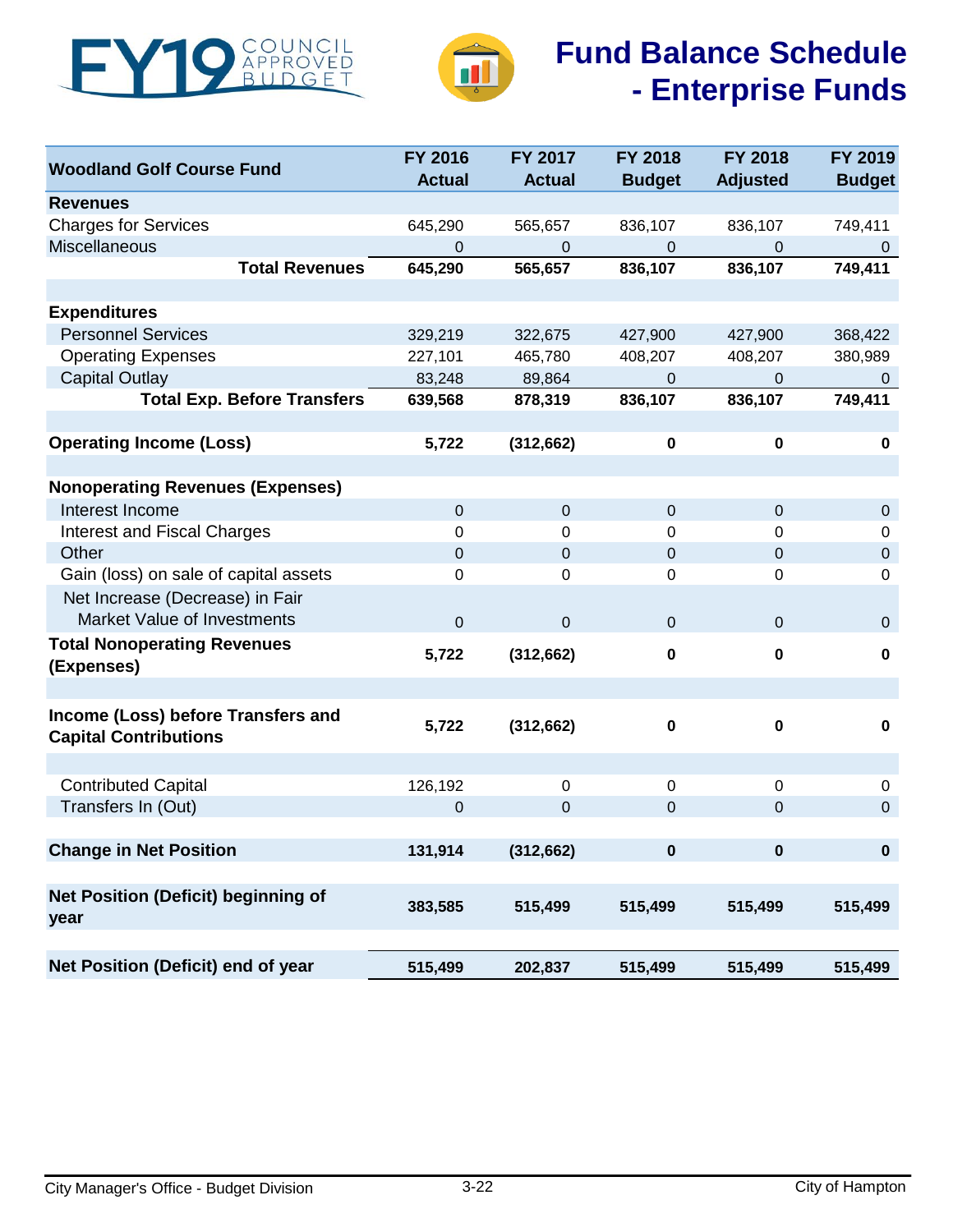<span id="page-22-0"></span>



# **Fund Balance Schedule Public Works Funds**

| <b>Solid Waste Fund</b>                                   | FY 2016<br><b>Actual</b> | FY 2017<br><b>Actual</b> | <b>FY 2018</b><br><b>Budget</b> | <b>FY 2018</b><br><b>Adjusted</b> | FY 2019<br><b>Budget</b> |
|-----------------------------------------------------------|--------------------------|--------------------------|---------------------------------|-----------------------------------|--------------------------|
| <b>Revenues</b>                                           |                          |                          |                                 |                                   |                          |
| <b>Charges for Services</b>                               | 13,636,354               | 13,100,583               | 15,980,634                      | 15,980,634                        | 16,016,099               |
| Other                                                     | 0                        | 0                        | 0                               | 0                                 | 0                        |
| <b>Total Revenues</b>                                     | 13,636,354               | 13,100,583               | 15,980,634                      | 15,980,634                        | 16,016,099               |
| <b>Expenditures</b>                                       |                          |                          |                                 |                                   |                          |
| <b>Personnel Services</b>                                 | 2,230,899                | 2,385,220                | 2,507,837                       | 2,507,837                         | 2,557,994                |
| <b>Operating Expenses</b>                                 | 7,406,867                | 8,058,680                | 10,284,524                      | 10,284,524                        | 10,462,151               |
| <b>Capital Outlay</b>                                     | 1,223,087                | 1,175,068                | 3,188,273                       | 3,188,273                         | 2,995,954                |
| <b>Total Exp. Before Transfers</b>                        | 10,860,853               | 11,618,968               | 15,980,634                      | 15,980,634                        | 16,016,099               |
|                                                           |                          |                          |                                 |                                   |                          |
| <b>Operating Income (Loss)</b>                            | 2,775,501                | 1,481,615                | $\pmb{0}$                       | 0                                 | 0                        |
| <b>Nonoperating Revenues (Expenses)</b>                   |                          |                          |                                 |                                   |                          |
| Interest Income                                           |                          |                          |                                 |                                   |                          |
|                                                           | $\pmb{0}$                | $\mathbf 0$              | $\pmb{0}$                       | 0                                 | $\mathbf 0$              |
| Interest and fiscal charges                               | 0                        | 0                        |                                 | 0                                 | 0                        |
| Other                                                     | $\boldsymbol{0}$         | $\mathbf 0$              | $\mathbf 0$                     | $\boldsymbol{0}$                  | $\pmb{0}$                |
| Gain (Loss) on Sale of<br><b>Capital Assets</b>           | (41, 186)                | 1,813                    | $\pmb{0}$                       | 0                                 | $\mathbf 0$              |
| <b>Total Nonoperating Revenues</b><br>(Expenses)          | (41, 186)                | 1,813                    | $\pmb{0}$                       | $\mathbf 0$                       | $\pmb{0}$                |
|                                                           |                          |                          |                                 |                                   |                          |
| Income (Loss) before Transfers<br>and Contributed Capital | 2,734,315                | 1,483,428                | $\mathbf 0$                     | $\mathbf 0$                       | $\pmb{0}$                |
| <b>Contributed Capital</b>                                | 0                        | 0                        | 0                               | 0                                 | 0                        |
| Transfers In (Out)                                        | (171,000)                | (171,000)                | $\mathbf 0$                     | $\overline{0}$                    | $\mathbf 0$              |
| <b>Change in Net Position</b>                             | 2,563,315                | 1,312,428                | $\pmb{0}$                       | $\mathbf 0$                       | $\bf{0}$                 |
| <b>Net Position, (Deficit)</b><br>beginning of year       | 4,578,379                | 7,141,694                | 7,141,694                       | 7,141,694                         | 7,141,694                |
| Net Position, (Deficit) end of<br>year                    | 7,141,694                | 8,454,122                | 7,141,694                       | 7,141,694                         | 7,141,694                |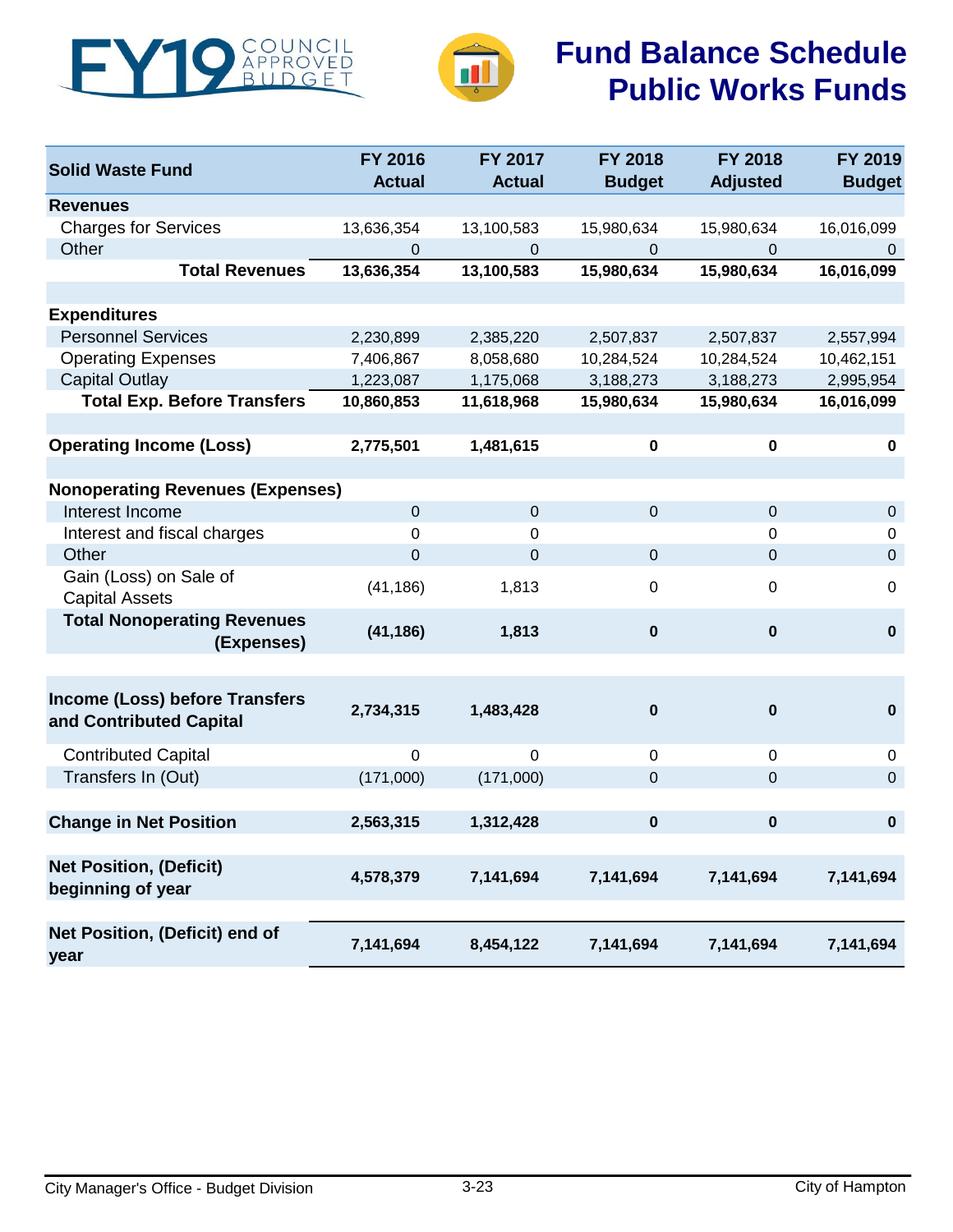



# **Fund Balance Schedule Public Works Funds**

| <b>Steam Plant Fund</b>                                          | FY 2016       | FY 2017       | FY 2018       | <b>FY 2018</b>  | FY 2019       |
|------------------------------------------------------------------|---------------|---------------|---------------|-----------------|---------------|
|                                                                  | <b>Actual</b> | <b>Actual</b> | <b>Budget</b> | <b>Adjusted</b> | <b>Budget</b> |
| <b>Revenues</b>                                                  |               |               |               |                 |               |
| <b>Charges for Services</b>                                      | 7,713,641     | 7,575,980     | 7,957,775     | 7,957,775       | 8,088,150     |
| Other                                                            | 0             | 0             | 0             | 0               | $\mathbf 0$   |
| <b>Total Revenues</b>                                            | 7,713,641     | 7,575,980     | 7,957,775     | 7,957,775       | 8,088,150     |
|                                                                  |               |               |               |                 |               |
| <b>Expenditures</b>                                              |               |               |               |                 |               |
| <b>Personnel Services</b>                                        | 1,851,666     | 1,790,340     | 2,193,516     | 2,193,516       | 2,237,386     |
| <b>Operating Expenses</b>                                        | 4,064,661     | 4,482,330     | 4,924,259     | 4,924,259       | 4,923,105     |
| <b>Capital Outlay</b>                                            | 822,988       | 808,913       | 840,000       | 840,000         | 927,659       |
| <b>Total Exp. Before Transfers</b>                               | 6,739,315     | 7,081,583     | 7,957,775     | 7,957,775       | 8,088,150     |
|                                                                  |               |               |               |                 |               |
| <b>Operating Income (Loss)</b>                                   | 974,326       | 494,397       | $\pmb{0}$     | 0               | $\mathbf 0$   |
|                                                                  |               |               |               |                 |               |
| <b>Nonoperating Revenues (Expenses)</b>                          |               |               |               |                 |               |
| Interest Income                                                  | 10,263        | 26,038        | $\mathbf 0$   | $\pmb{0}$       | $\mathbf 0$   |
| Interest and fiscal charges                                      | (173,082)     | (119, 769)    | $\mathbf 0$   | $\mathbf 0$     | $\mathbf 0$   |
| Other                                                            | $\pmb{0}$     | $\mathbf 0$   | $\mathbf 0$   | $\overline{0}$  | $\pmb{0}$     |
| Gain (Loss) on Sale of<br><b>Capital Assets</b>                  | 4,285         | $\pmb{0}$     | $\mathbf 0$   | $\mathbf 0$     | $\mathbf 0$   |
| <b>Total Nonoperating Revenues</b><br>(Expenses)                 | (158, 534)    | (93, 731)     | $\bf{0}$      | $\mathbf 0$     | $\pmb{0}$     |
|                                                                  |               |               |               |                 |               |
| <b>Income (Loss) before Transfers</b><br>and Contributed Capital | 815,792       | 400,666       | $\bf{0}$      | $\pmb{0}$       | $\mathbf 0$   |
| <b>Contributed Capital</b>                                       | 0             | $\mathbf 0$   | $\mathbf 0$   | $\mathbf 0$     | $\mathbf 0$   |
| Transfers In (Out)                                               | $\pmb{0}$     | $\pmb{0}$     | $\mathbf 0$   | $\overline{0}$  | $\mathbf 0$   |
|                                                                  |               |               |               |                 |               |
| <b>Change in Net Position</b>                                    | 815,792       | 400,666       | $\mathbf 0$   | $\pmb{0}$       | $\pmb{0}$     |
| <b>Net Position, (Deficit)</b>                                   |               |               |               |                 |               |
| beginning of year                                                | 3,227,840     | 4,043,632     | 4,043,632     | 4,043,632       | 4,043,632     |
| Net Position, (Deficit) end of                                   | 4,043,632     | 4,444,298     | 4,043,632     | 4,043,632       | 4,043,632     |
| year                                                             |               |               |               |                 |               |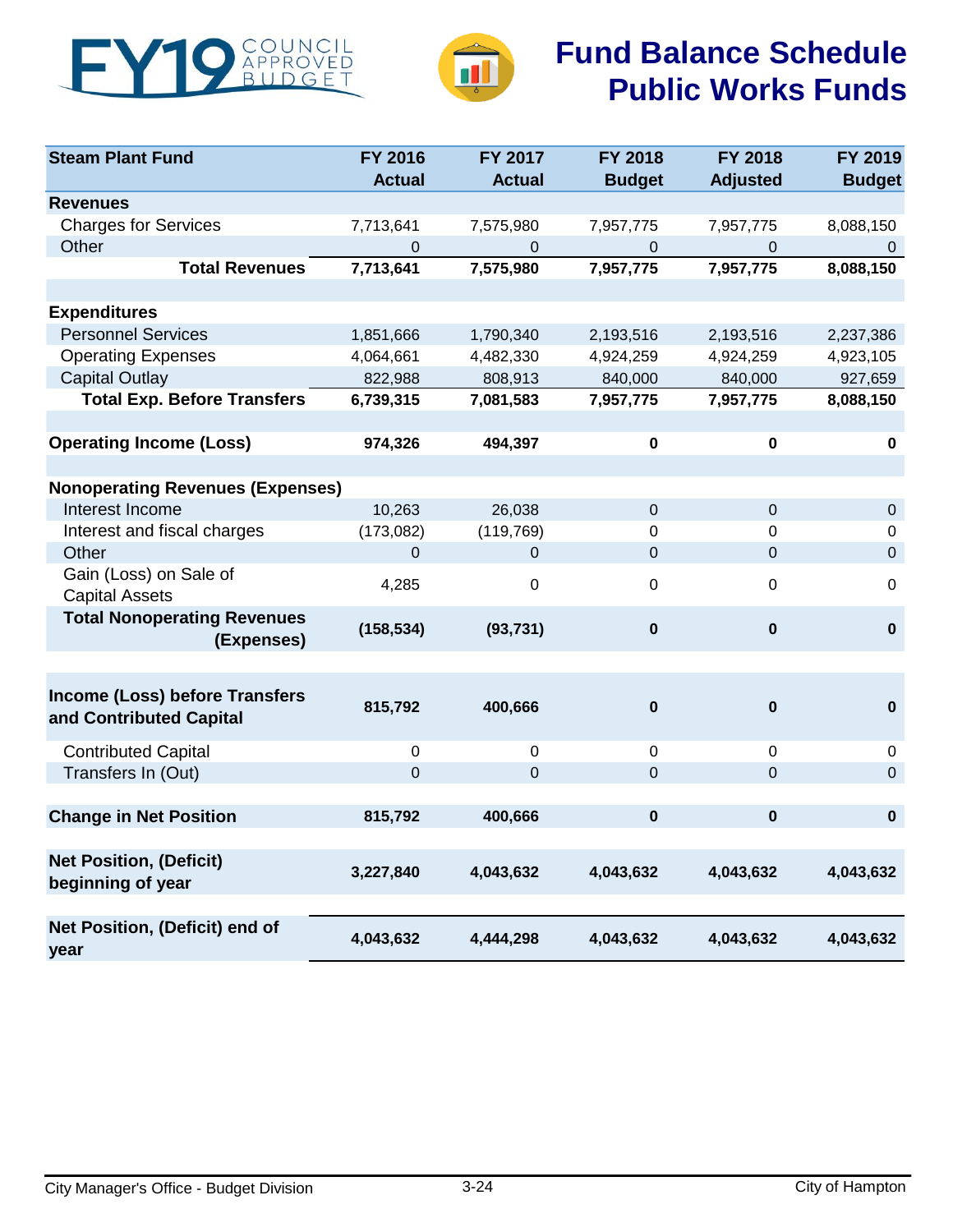



# **Fund Balance Schedule Public Works Funds**

| <b>Wastewater Fund</b>                  | FY 2016       | FY 2017          | <b>FY 2018</b>   | <b>FY 2018</b>  | FY 2019       |
|-----------------------------------------|---------------|------------------|------------------|-----------------|---------------|
|                                         | <b>Actual</b> | <b>Actual</b>    | <b>Budget</b>    | <b>Adjusted</b> | <b>Budget</b> |
| <b>Revenues</b>                         |               |                  |                  |                 |               |
| <b>Charges for Services</b>             | 8,736,396     | 8,152,715        | 10,592,589       | 10,592,589      | 10,595,065    |
| Other                                   | 0             | $\Omega$         | $\Omega$         | 0               | 0             |
| <b>Total Revenues</b>                   | 8,736,396     | 8,152,715        | 10,592,589       | 10,592,589      | 10,595,065    |
|                                         |               |                  |                  |                 |               |
| <b>Expenditures</b>                     |               |                  |                  |                 |               |
| <b>Personnel Services</b>               | 2,082,861     | 2,311,693        | 3,119,867        | 3,119,867       | 3,015,335     |
| <b>Operating Expenses</b>               | 3,824,056     | 4,366,101        | 6,407,086        | 6,407,086       | 6,256,866     |
| <b>Capital Outlay</b>                   | 1,370,109     | 1,293,319        | 1,065,636        | 1,065,636       | 1,322,864     |
| <b>Total Exp. Before Transfers</b>      | 7,277,026     | 7,971,113        | 10,592,589       | 10,592,589      | 10,595,065    |
|                                         |               |                  |                  |                 |               |
| <b>Operating Income (Loss)</b>          | 1,459,370     | 181,602          | $\pmb{0}$        | $\pmb{0}$       | $\pmb{0}$     |
|                                         |               |                  |                  |                 |               |
| <b>Nonoperating Revenues (Expenses)</b> |               |                  |                  |                 |               |
| Interest Income                         | $\pmb{0}$     | $\pmb{0}$        | $\mathbf 0$      | $\pmb{0}$       | $\mathbf 0$   |
| Interest and fiscal charges             | 0             | 0                | 0                | 0               | 0             |
| Other                                   | $\mathsf 0$   | $\boldsymbol{0}$ | $\pmb{0}$        | 0               | $\mathbf 0$   |
| Gain (Loss) on Sale of                  |               |                  |                  |                 |               |
| <b>Capital Assets</b>                   | 49,005        | 41,444           | $\pmb{0}$        | 0               | $\pmb{0}$     |
| <b>Total Nonoperating Revenues</b>      |               |                  |                  |                 |               |
| (Expenses)                              | 49,005        | 41,444           | $\mathbf 0$      | $\mathbf 0$     | $\pmb{0}$     |
|                                         |               |                  |                  |                 |               |
|                                         |               |                  |                  |                 |               |
| <b>Income (Loss) before Transfers</b>   |               |                  |                  |                 | $\mathbf 0$   |
| and Capital Contributions               | 1,508,375     | 223,046          | 0                | 0               |               |
|                                         |               |                  |                  |                 |               |
| <b>Contributed Capital</b>              | 0             | 0                | $\boldsymbol{0}$ | 0               | 0             |
| Transfers In (Out)                      | (113, 292)    | (113, 292)       | $\pmb{0}$        | $\pmb{0}$       | $\pmb{0}$     |
|                                         |               |                  |                  |                 |               |
| <b>Change in Net Position</b>           | 1,395,083     | 109,754          | $\bf{0}$         | 0               | $\bf{0}$      |
|                                         |               |                  |                  |                 |               |
| <b>Net Position, (Deficit)</b>          | 52,882,983    | 54,278,066       | 54,278,066       | 54,278,066      | 54,278,066    |
| beginning of year                       |               |                  |                  |                 |               |
|                                         |               |                  |                  |                 |               |
| Net Position, (Deficit) end of          | 54,278,066    | 54,387,820       | 54,278,066       | 54,278,066      | 54,278,066    |
| year                                    |               |                  |                  |                 |               |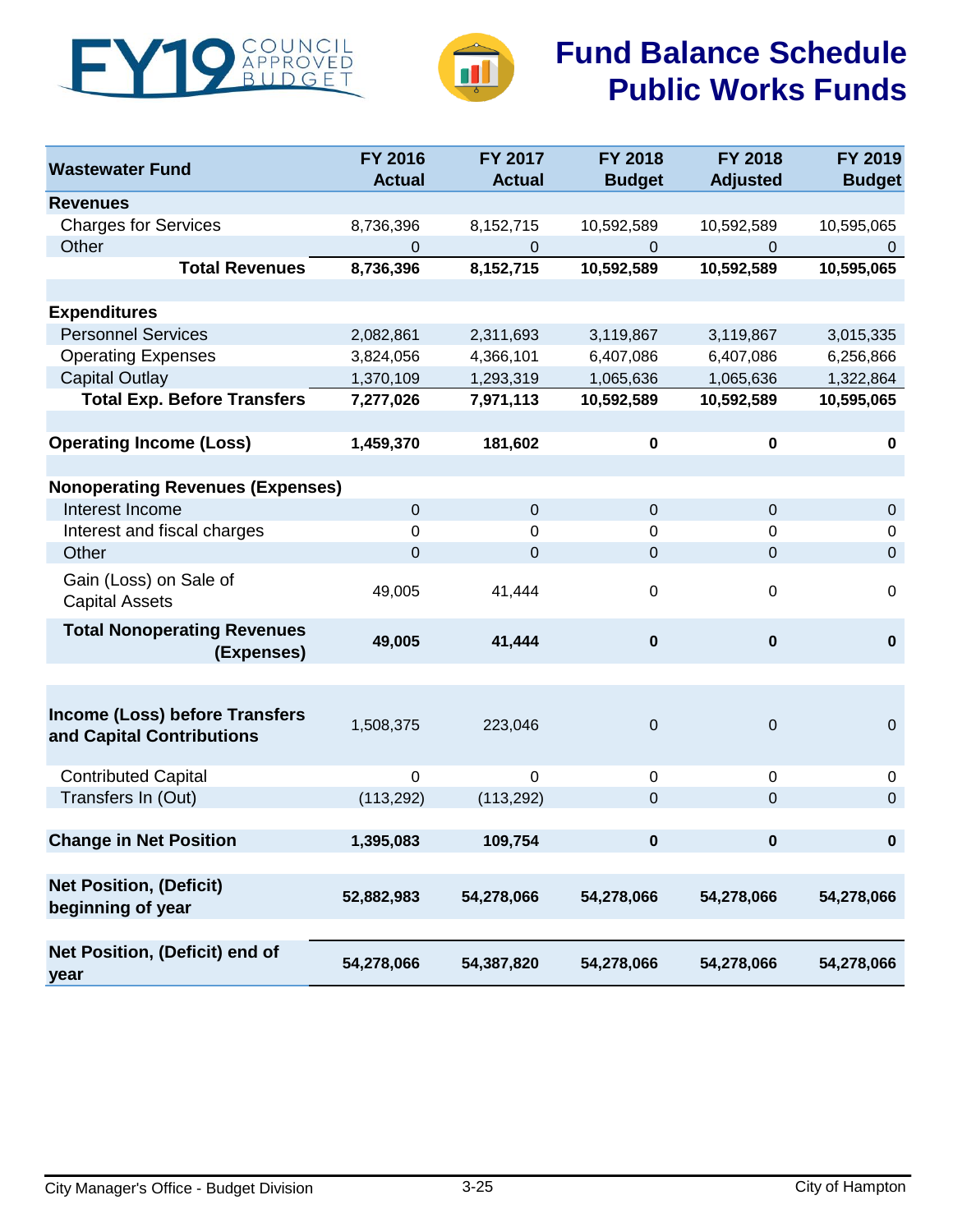



# **Fund Balance Schedule Public Works Funds**

| <b>Stormwater Fund</b>                                             | FY 2016<br><b>Actual</b> | <b>FY 2017</b><br><b>Actual</b> | FY 2018<br><b>Budget</b> | <b>FY 2018</b><br><b>Adjusted</b> | FY 2019<br><b>Budget</b> |
|--------------------------------------------------------------------|--------------------------|---------------------------------|--------------------------|-----------------------------------|--------------------------|
| <b>Revenues</b>                                                    |                          |                                 |                          |                                   |                          |
| <b>Charges for Services</b>                                        | 8,764,437                | 8,865,462                       | 11,134,807               | 11,134,807                        | 10,869,090               |
| Other                                                              | 0                        | $\Omega$                        | $\Omega$                 | 0                                 | 0                        |
| <b>Total Revenues</b>                                              | 8,764,437                | 8,865,462                       | 11,134,807               | 11,134,807                        | 10,869,090               |
|                                                                    |                          |                                 |                          |                                   |                          |
| <b>Expenditures</b>                                                |                          |                                 |                          |                                   |                          |
| <b>Personnel Services</b>                                          | 2,568,768                | 2,846,928                       | 3,007,085                | 3,007,085                         | 3,067,227                |
| <b>Operating Expenses</b>                                          | 2,427,478                | 2,359,634                       | 3,314,592                | 3,314,592                         | 3,467,231                |
| <b>Capital Outlay</b>                                              | 8,148                    | 277,456                         | 4,813,130                | 4,813,130                         | 4,334,632                |
| <b>Total Exp. Before Transfers</b>                                 | 5,004,394                | 5,484,018                       | 11,134,807               | 11,134,807                        | 10,869,090               |
| <b>Operating Income (Loss)</b>                                     | 3,760,043                | 3,381,444                       | $\pmb{0}$                | $\pmb{0}$                         | $\mathbf 0$              |
|                                                                    |                          |                                 |                          |                                   |                          |
| <b>Nonoperating Revenues (Expenses)</b><br>Interest Income         | $\pmb{0}$                | $\mathbf 0$                     | $\mathbf 0$              | $\mathbf 0$                       | $\mathbf 0$              |
| Interest and fiscal charges                                        | 0                        | 0                               | 0                        | 0                                 | 0                        |
| Other                                                              | $\pmb{0}$                | $\mathbf 0$                     | $\pmb{0}$                | 0                                 | $\mathbf 0$              |
|                                                                    |                          |                                 |                          |                                   |                          |
| Net Unrealized Gain (Loss on<br>Sale of Capital Assets             | 0                        | $\mathbf 0$                     | 0                        | 0                                 | $\mathbf 0$              |
| <b>Total Nonoperating Revenues</b><br>(Expenses)                   | $\pmb{0}$                | $\mathbf 0$                     | $\mathbf 0$              | $\mathbf 0$                       | $\pmb{0}$                |
| <b>Income (Loss) before Transfers</b><br>and Capital Contributions | 3,760,043                | 3,381,444                       | $\mathbf 0$              | $\mathbf 0$                       | $\mathbf 0$              |
| <b>Appropriations from Retained</b><br>Earnings                    | 0                        | $\boldsymbol{0}$                | 0                        | $\mathsf 0$                       | $\mathbf 0$              |
| Transfers In (Out)                                                 | (2,556,739)              | (2,655,073)                     | 0                        | 0                                 | $\boldsymbol{0}$         |
|                                                                    |                          |                                 |                          |                                   |                          |
| <b>Change in Net Position</b>                                      | 1,203,304                | 726,371                         | $\pmb{0}$                | $\pmb{0}$                         | $\pmb{0}$                |
| <b>Net Position, (Deficit)</b><br>beginning of year                | 9,937,531                | 11,140,835                      | 11,140,835               | 11,140,835                        | 11,140,835               |
| Net Position, (Deficit) end of<br>year                             | 11,140,835               | 11,867,206                      | 11,140,835               | 11,140,835                        | 11,140,835               |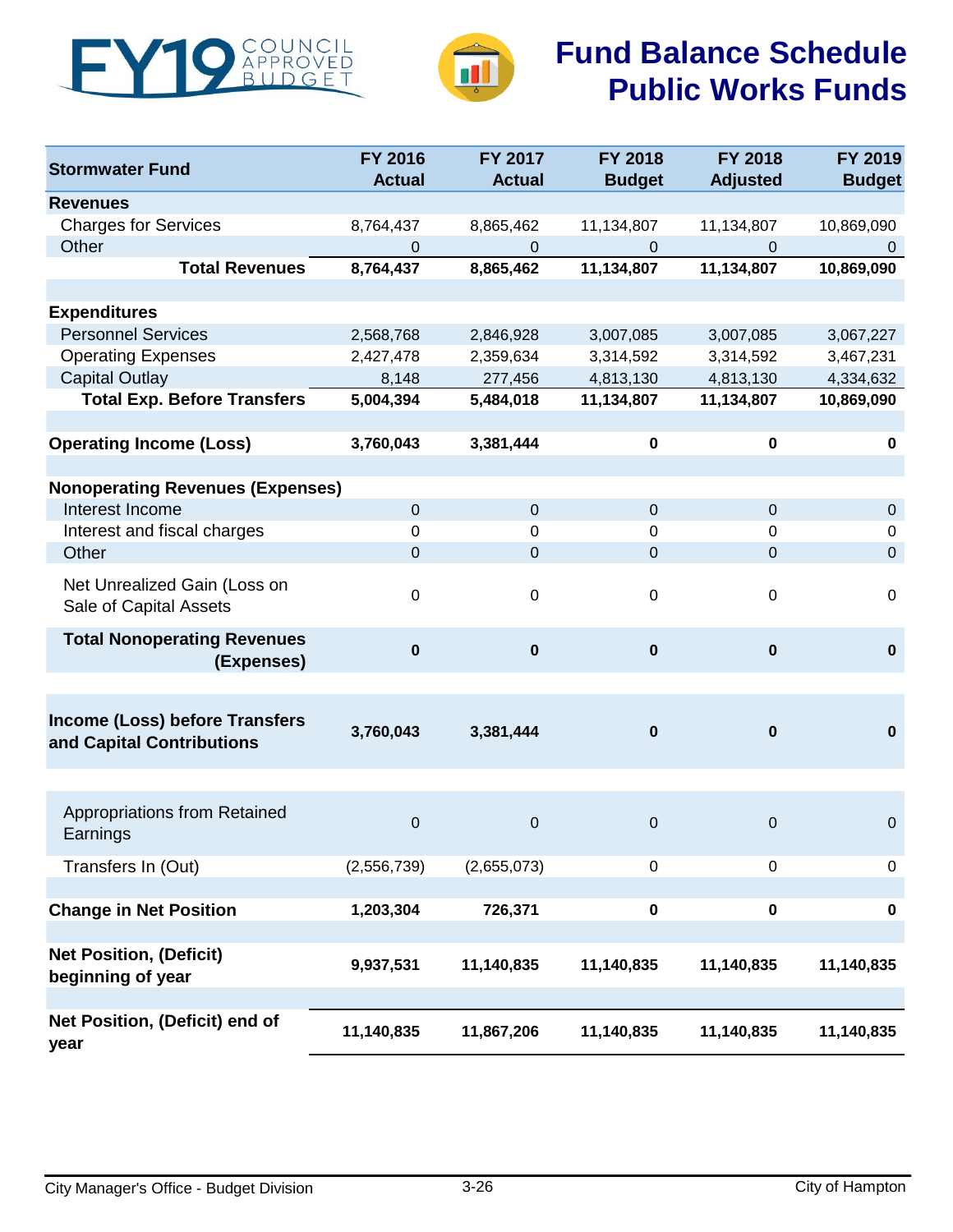<span id="page-26-0"></span>



## **Fund Balance Schedule - Special Revenue Funds**

| <b>Community Development</b>                | FY 2016       | <b>FY 2017</b> | <b>FY 2018</b> | <b>FY 2018</b>  | FY 2019       |
|---------------------------------------------|---------------|----------------|----------------|-----------------|---------------|
| <b>Block Grant/HOME Fund</b>                | <b>Actual</b> | <b>Actual</b>  | <b>Budget</b>  | <b>Adjusted</b> | <b>Budget</b> |
| <b>Revenues</b>                             |               |                |                |                 |               |
| <b>Other Local Taxes</b>                    | 0             | $\mathbf 0$    | $\mathbf 0$    | 0               | $\mathbf 0$   |
| Intergovernmental revenues:                 |               |                |                |                 |               |
| Commonwealth of Virginia                    | $\mathbf 0$   | $\mathbf 0$    | $\mathbf{0}$   | 0               | $\Omega$      |
| <b>Federal Government</b>                   | 997,598       | 1,595,962      | 1,637,601      | 1,637,601       | 1,380,773     |
| Revenues from Use of Money<br>and Property  | 0             | 0              | $\Omega$       | 0               | 0             |
| <b>Charges for Services</b>                 | $\mathsf 0$   | $\overline{0}$ | $\overline{0}$ | $\mathbf 0$     | $\mathbf 0$   |
| Miscellaneous                               | 713,886       | 132,595        | 195,000        | 195,000         | 415,793       |
| <b>Total Revenues</b>                       | 1,711,484     | 1,728,557      | 1,832,601      | 1,832,601       | 1,796,566     |
|                                             |               |                |                |                 |               |
| <b>Expenditures</b>                         |               |                |                |                 |               |
| <b>Personnel Services</b>                   | 341,258       | 362,481        | 553,804        | 553,804         | 509,131       |
| Operating (not incl. transfers<br>out)      | 1,370,226     | 1,365,453      | 1,278,797      | 1,278,797       | 1,287,435     |
| <b>Capital Outlay</b>                       | $\mathbf 0$   | 623            | $\mathbf 0$    | $\mathbf 0$     |               |
|                                             |               |                |                |                 |               |
| <b>Total Exp. Before Transfers</b>          | 1,711,484     | 1,728,557      | 1,832,601      | 1,832,601       | 1,796,566     |
|                                             |               |                |                |                 |               |
| <b>Transfers In (Out)</b>                   |               |                |                |                 |               |
| <b>Appropriations from Retained</b>         | $\mathbf 0$   | $\mathbf 0$    | $\mathbf 0$    | $\mathbf 0$     | $\mathbf 0$   |
| Earnings                                    |               |                |                |                 |               |
| <b>Transfer In</b>                          | 0             | $\mathbf 0$    | $\mathbf 0$    | 0               | $\mathbf 0$   |
| <b>Transfer Out</b>                         | 0             | $\mathbf 0$    | 0              | 0               | $\mathbf 0$   |
| <b>Total Net Transfers</b>                  | $\mathbf 0$   | $\mathbf 0$    | $\mathbf 0$    | $\mathbf 0$     | $\mathbf 0$   |
|                                             |               |                |                |                 |               |
| <b>Net Changes in Fund Balance</b>          | $\mathbf 0$   | $\mathbf 0$    | $\mathbf 0$    | 0               | $\mathbf 0$   |
|                                             |               |                |                |                 |               |
|                                             |               |                |                |                 |               |
| <b>Fund Balance at Beginning of</b><br>Year | $\mathbf 0$   | $\mathbf 0$    | $\mathbf 0$    | $\mathbf 0$     | $\mathbf 0$   |
|                                             |               |                |                |                 |               |
| <b>Fund Balance at End of Year</b>          | 0             | $\pmb{0}$      | $\pmb{0}$      | $\pmb{0}$       | $\pmb{0}$     |